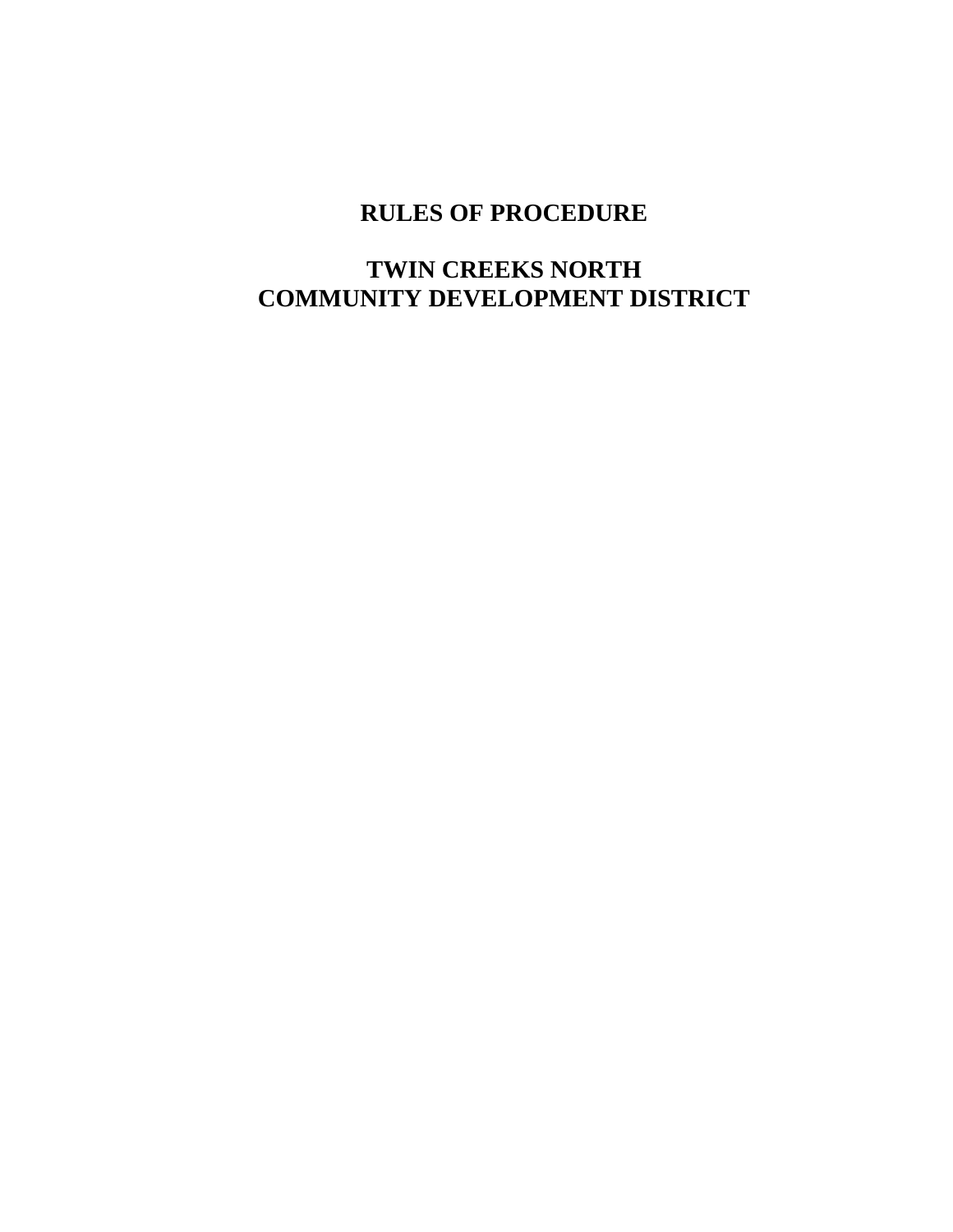### **TABLE OF CONTENTS**

| 1.0 |                                                                 |    |
|-----|-----------------------------------------------------------------|----|
| 1.1 |                                                                 |    |
| 1.2 |                                                                 |    |
| 1.3 |                                                                 |    |
| 2.0 |                                                                 |    |
| 3.0 |                                                                 |    |
| 4.0 |                                                                 |    |
| 4.1 |                                                                 |    |
| 4.2 |                                                                 |    |
| 4.3 |                                                                 |    |
| 4.4 |                                                                 |    |
| 4.5 |                                                                 |    |
| 4.6 |                                                                 |    |
| 5.0 |                                                                 |    |
| 5.1 |                                                                 |    |
| 5.2 |                                                                 |    |
| 6.0 | Design-Build Contract Competitive Proposal Selection Process 30 |    |
| 7.0 |                                                                 |    |
| 8.0 |                                                                 | 32 |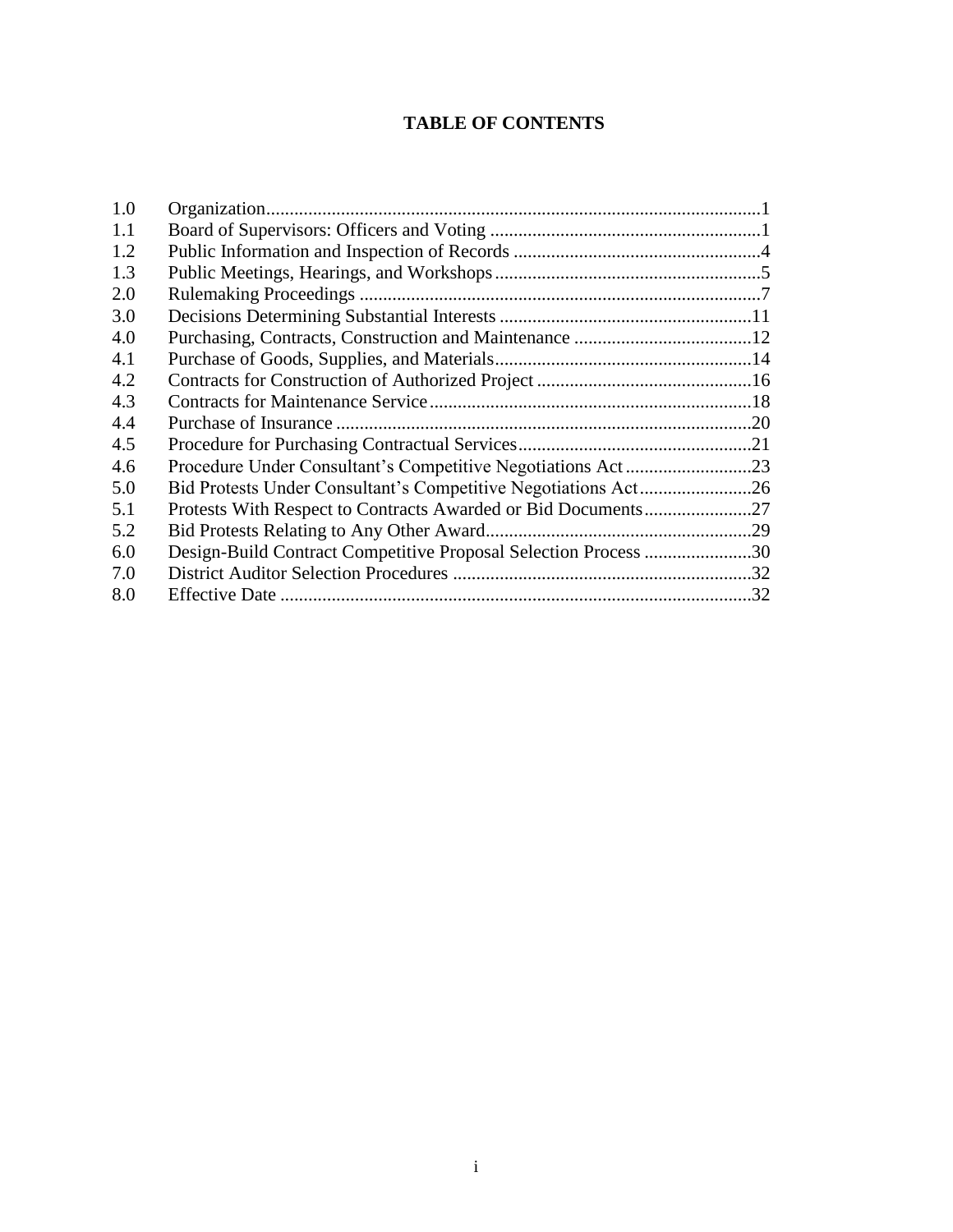#### **RULES OF PROCEDURE TWIN CREEKS NORTH COMMUNITY DEVELOPMENT DISTRICT**

#### 1.0 Organization

- (1) Twin Creeks North Community Development District (the "District") was created pursuant to the provisions of Chapter 190, Florida Statutes and was established to provide for ownership, operation, maintenance, and provision of various capital facilities and services within its jurisdiction. The purpose of these rules (the "Rules") is to describe the general operations of the District.
- (2) Definitions located within any section of the Rules shall be applicable within all other sections, unless specifically stated to the contrary.
- (3) A rule of the District shall be effective upon adoption by affirmative vote of the District Board. After a rule becomes effective, it may be repealed or amended only through the rulemaking procedures specified in these Rules. Notwithstanding, the District may immediately suspend the application of a rule if the District determines that the rule conflicts with Florida law. In the event that a rule conflicts with Florida law and its application has not been suspended by the District, such rule should be interpreted in the manner that best effectuates the intent of the rule while also complying with Florida law. If the intent of the rule absolutely cannot be effectuated while complying with Florida law, the rule shall be automatically suspended.

**Specific Authority: s.s. 190.011(5), 120.53(1)(a), Fla. Stat. Law Implemented: s.s. 190.011(5), 120.53(1)(a), Fla. Stat.**

- 1.1 Board of Supervisors: Officers and Voting.
	- (1) Board of Supervisors. The Board of Supervisors of the District (the "**Board**") shall consist of five (5) members. Members of the Board ("**Supervisors**") appointed by ordinance or rule or elected by landowners must be citizens of the United States of America and residents of the State of Florida. Supervisors elected by resident electors must be citizens of the United States of America, residents of the State of Florida and of the District, registered to vote with the Supervisor of Elections of the county in which the District is located, and qualified. The Board shall exercise the powers granted to the District under Florida law.
		- (a) Supervisors shall hold office for the term specified by Section 190.006, Florida Statutes. If, during the term of office, any Supervisor vacates his/her office, the remaining member(s) of the Board shall fill the vacancies by appointment for the remainder of the term. If three or more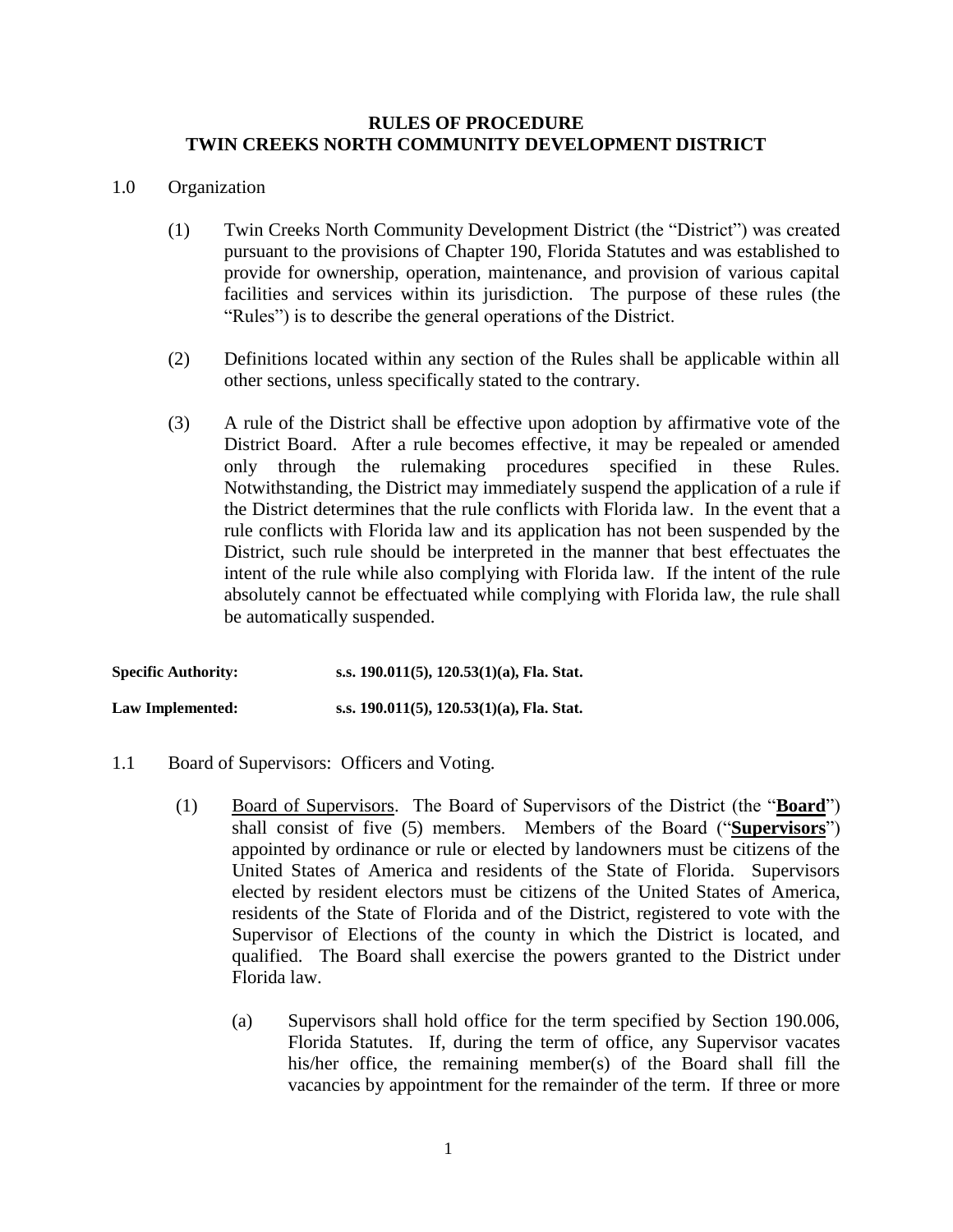vacancies exist at the same time, a quorum, as defined herein, shall not be required to appoint replacement Supervisors.

- (b) Three (3) members of the Board shall constitute a quorum for the purposes of conducting business, exercising powers and all other purposes. A Board member shall be counted toward the quorum if physically present at the meeting, regardless of whether such Board member is prohibited from, or abstains from, participating in discussion or voting on a particular item.
- (c) Action taken by the Board shall be upon a majority vote of the members present, unless otherwise provided in the Rules or required by law. Subject to Rule 1.3(9), a Board member participating in the Board meeting by teleconference, videoconference or other electronic means shall be entitled to vote and take all other action as though physically present.
- (d) Unless otherwise provided for by an act of the Board, any one Supervisor may attend a mediation session on behalf of the Board. Any agreement resulting from such mediation session must be approved pursuant to subsection (1)(c) of this Rule.
- (2) Officers. At the first Board meeting held after each election or appointment where the newly elected members take office, the Board shall select a Chair, Vice-Chair, Secretary, Assistant Secretary, and Treasurer.
	- (a) The Chair must be a member of the Board. If the Chair resigns from that office or ceases to be a member of the Board, the Board shall select a Chair, after filling the vacancy. The Chair serves at the pleasure of the Board. The Chair or Vice-Chair shall be authorized to execute resolutions and contracts on behalf of the Board. The Chair shall convene and conduct all meetings of the Board. In the event the Chair is unable to attend a meeting, the Vice-Chair shall convene and conduct the meeting. The Chair or Vice-Chair may request the District Manager or other district staff to convene and conduct any meeting of the Board.
	- (b) The Vice-Chair shall be a member of the Board and shall have such duties and responsibilities as specifically designated by the Board from time to time. The Vice-Chair has the authority to execute resolutions and contracts on the District's behalf in the absence of the Chair. If the Vice-Chair resigns from office or ceases to be a member of the Board, the Board shall select a Vice-Chair, after filling the Board vacancy. The Vice-Chair serves at the pleasure of the Board.
	- (c) The Secretary of the Board serves at the pleasure of the Board and need not be a member of the Board. The Secretary shall be responsible for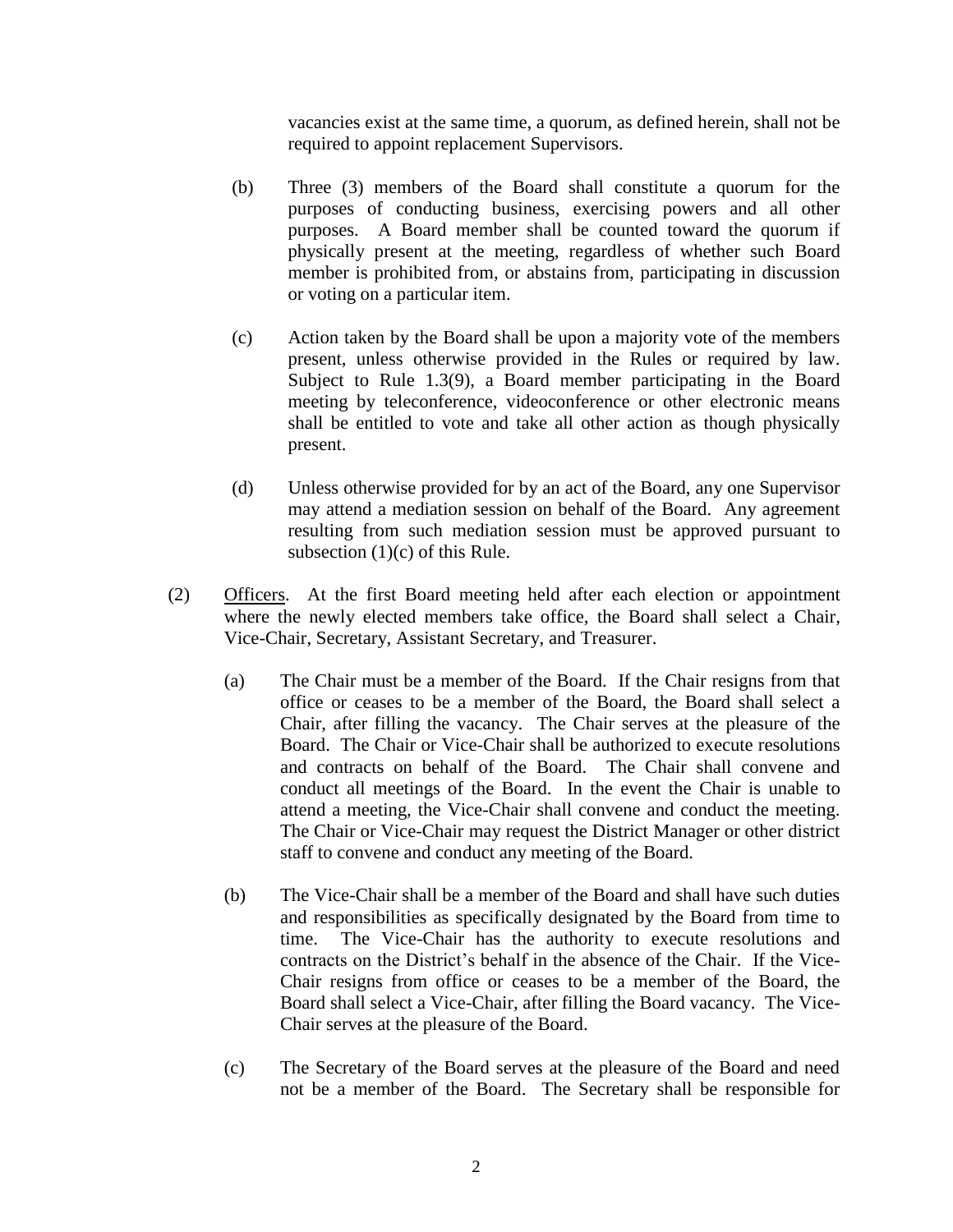maintaining the minutes of Board meetings and may have other duties assigned by the Board from time to time. The District Manager may serve as Secretary.

- (d) The Treasurer need not be a member of the Board but must be a resident of the State of Florida. The Treasurer shall perform duties described in Section 190.007(2) and (3), Florida Statutes, as well as those assigned by the Board from time to time. The Treasurer shall serve at the pleasure of the Board.
- (e) In the event that both the Chair and Vice-Chair are absent from a Board meeting and a quorum is present, the Board may designate one of its members or a member of District staff to convene and conduct the meeting. In such circumstances, any of the Board members present are authorized to execute agreements, resolutions, and other documents approved by the Board at such meeting. In the event that the Chair and Vice-Chair are both unavailable to execute a document previously approved by the Board, the Secretary or any Assistant Secretary may execute such document.
- (f) The Board may assign additional duties to District officers from time to time, which include, but are not limited to, executing documents on behalf of the District.
- (g) The Chair, Vice-Chair, and any other person authorized by District Resolution may sign checks and warrants for the District, countersigned by the Treasurer or other persons authorized by the Board.
- (3) Committees. The Board may establish committees of the Board, either on a permanent or temporary basis, to perform specifically designated functions. Committees may include individuals who are not members of the Board. Such functions may include, but are not limited to, contract negotiations, personnel matters, and budget preparation.
- (4) Record Book. The Board shall keep a permanent record book entitled "Record of Proceedings", in which shall be recorded minutes of all meetings, resolutions, proceedings, certificates and corporate acts. The Records of Proceedings shall be located at the District Office and shall be available for inspection by the public.
- (5) Meetings. The Board shall establish each fiscal year, an annual schedule of regular meetings, which shall be submitted to the county and the state of Florida. Said schedule shall be posted and/or published to the extent required by Chapter 189, Florida Statues. All meetings of the Board shall be open to the public in accord with the provisions of Chapter 286, Florida Statutes.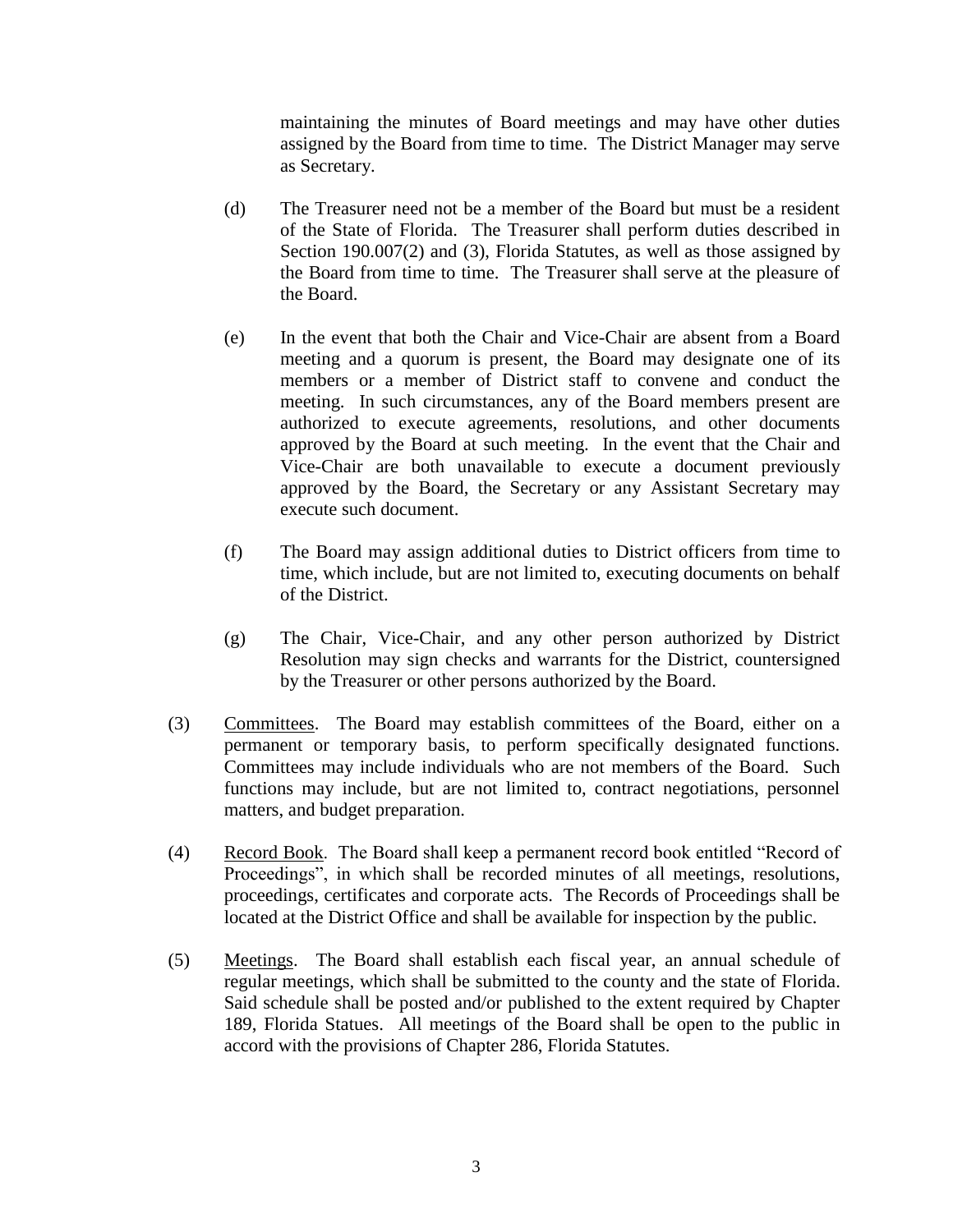- (6) Voting Conflict of Interest. The Board shall comply with Section 112.3143, Florida Statutes, so as to ensure the proper disclosure of conflicts of interest on matters coming before the Board for a vote. For the purposes of this section, "voting conflict of interest" shall be governed by Chapters 112 and 190, Florida Statutes, as amended from time to time.
	- (a) When a Board member knows the member has a conflict of interest on a matter coming before the Board, the member should notify the Board's Secretary prior to participating in any discussion with the Board on the matter. The member shall publicly announce the conflict of interest at the meeting. This announcement shall appear in the minutes. The Board's Secretary shall prepare a memorandum of voting conflict (Form 8B) which shall then be signed by the Board member, filed with the Board's Secretary, and attached to the minutes of the meeting within fifteen (15) days of the meeting.
	- (b) If a Board member inadvertently votes on a matter and later learns they have a conflict on the matter, the member shall immediately notify the Board's Secretary. Within fifteen (15) days of the notification, the member shall file the appropriate memorandum of voting conflict, which will be attached to the minutes of the Board meeting during which the vote on the matter occurred. The memorandum shall immediately be provided to other Board members and shall read publicly at the next meeting held subsequent to the filing of the written memorandum.

**Specific Authority: s.s. 190.001, 190.011(5), Fla. Stat. Law Implemented: s.s. 190.006, 190.007, 112.3143, Fla. Stat.**

- 1.2 Public Information and Inspection of Records.
	- (1) Public Records. All District public records within the meaning of Chapter 119, Florida Statutes, and not otherwise restricted by law, including the "Records of Proceedings", may be copied or inspected at the District Office during regular business hours. Unless otherwise designated by the Board, the official District office shall be the District Manager's office as identified by the District Manager. If the District Manager's office is not located within the county in which the District is located, the Board shall designate a local records office within such county which shall at a minimum contain those documents required by law. All written public records requests shall be directed to the Secretary who by these rules is appointed as the District's records custodian. Regardless of the form of the request, any Supervisor or staff member who receives a public records request shall immediately forward or communicate such request to the Secretary for coordination of a prompt response. The Secretary, after consulting with District Counsel as to the applicability of any exceptions under the public records laws, shall be responsible for responding to the public records request.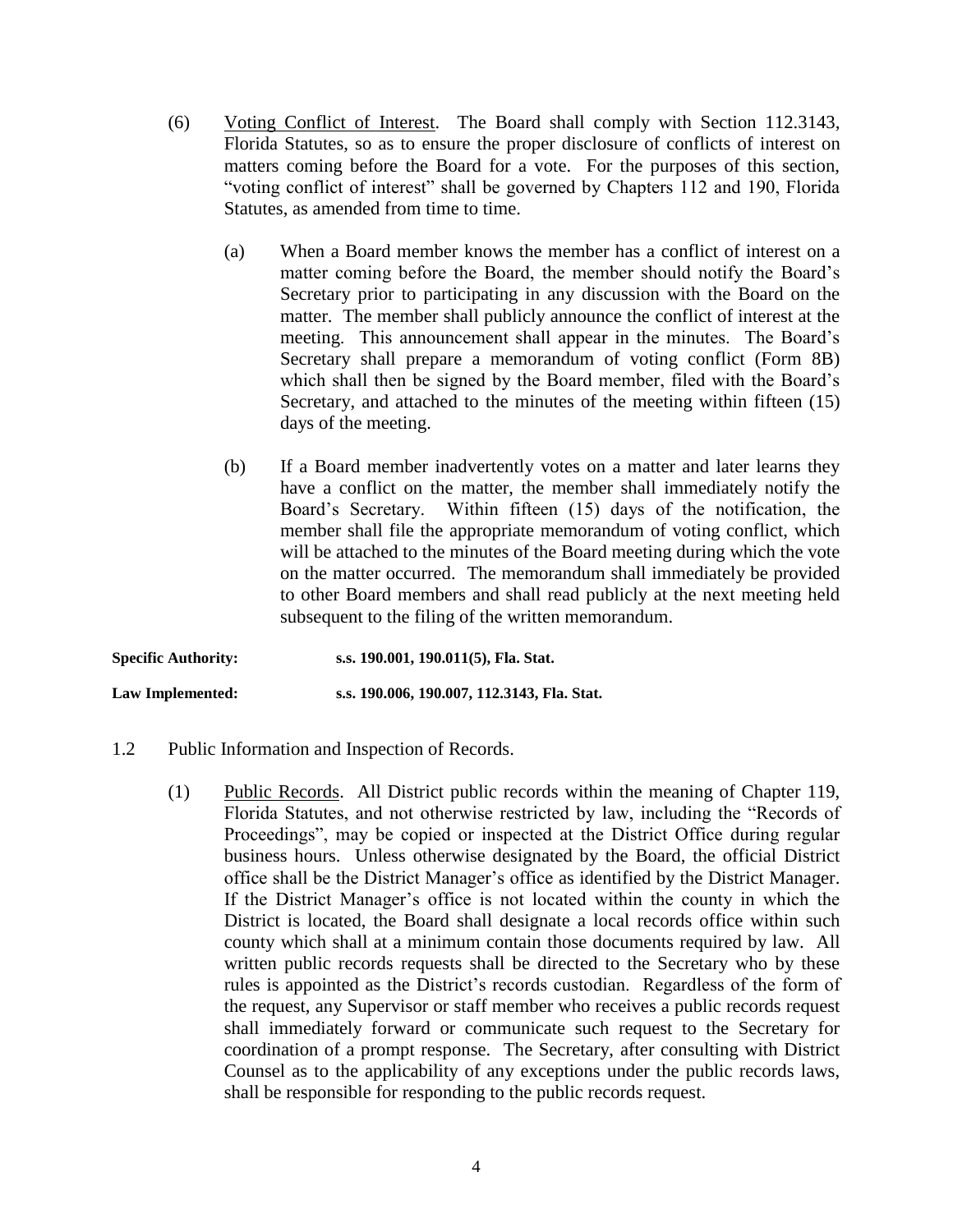(2) Copies. Copies of public records shall be made available to the requesting person at the current rate authorized under Section 119.07(4), Florida Statutes. The requesting person may be required to pay for any charges in advance.

**Specific Authority: s.s. 190.011(5), 120.53, Fla.Stat. Law Implemented: s.s. 190.006, 119.07, 120.53, Fla. Stat.**

- 1.3 Public Meetings, Hearings, and Workshops.
	- (1) Notice. Except in emergencies, or as otherwise required by Statute or these Rules, at least seven (7) days public notice shall be given of any public meeting, hearing, or workshop of the Board. Public notice shall be given by publication in a newspaper of general circulation in the District and shall state:
		- (a) The date, time and place of the meeting or workshop;
		- (b) A brief description of the nature, subjects and purposes of the meeting, hearing or workshop;
		- (c) The District Office address for the submission of requests for copies of the agenda;
		- (d) The following language: "Pursuant to the provisions of the Americans with Disabilities Act, any person requiring special accommodations to participate in this meeting/hearing/workshop is asked to advise the District Office at least forty-eight (48) hours before the meeting/hearing/workshop by contacting the District Manager. If you are hearing or speech impaired, please contact Florida Relay Service at 1-800-955-8770, who can aid you in contacting the District Office."
		- (e) The following language: "A person who decides to appeal any decision made at the meeting/hearing/workshop with respect to any matter considered at the meeting/hearing/workshop is advised that person will need a record of the proceedings and that accordingly, the person may need to ensure that a verbatim record of the proceedings is made including the testimony and evidence upon which the appeal is to be based."
	- (2) Agenda. The District Manager, under the guidance of the Chair or those members of the Board calling for the meeting/hearing/workshop, shall prepare a notice and an agenda of the meeting/hearing/workshop. Except as otherwise provided by Florida law, the notice and agenda shall be available to the public at least seven (7) days before the meeting/hearing/workshop except in an emergency. The agenda may be changed before or at the meeting/hearing/workshop by a vote of the Board.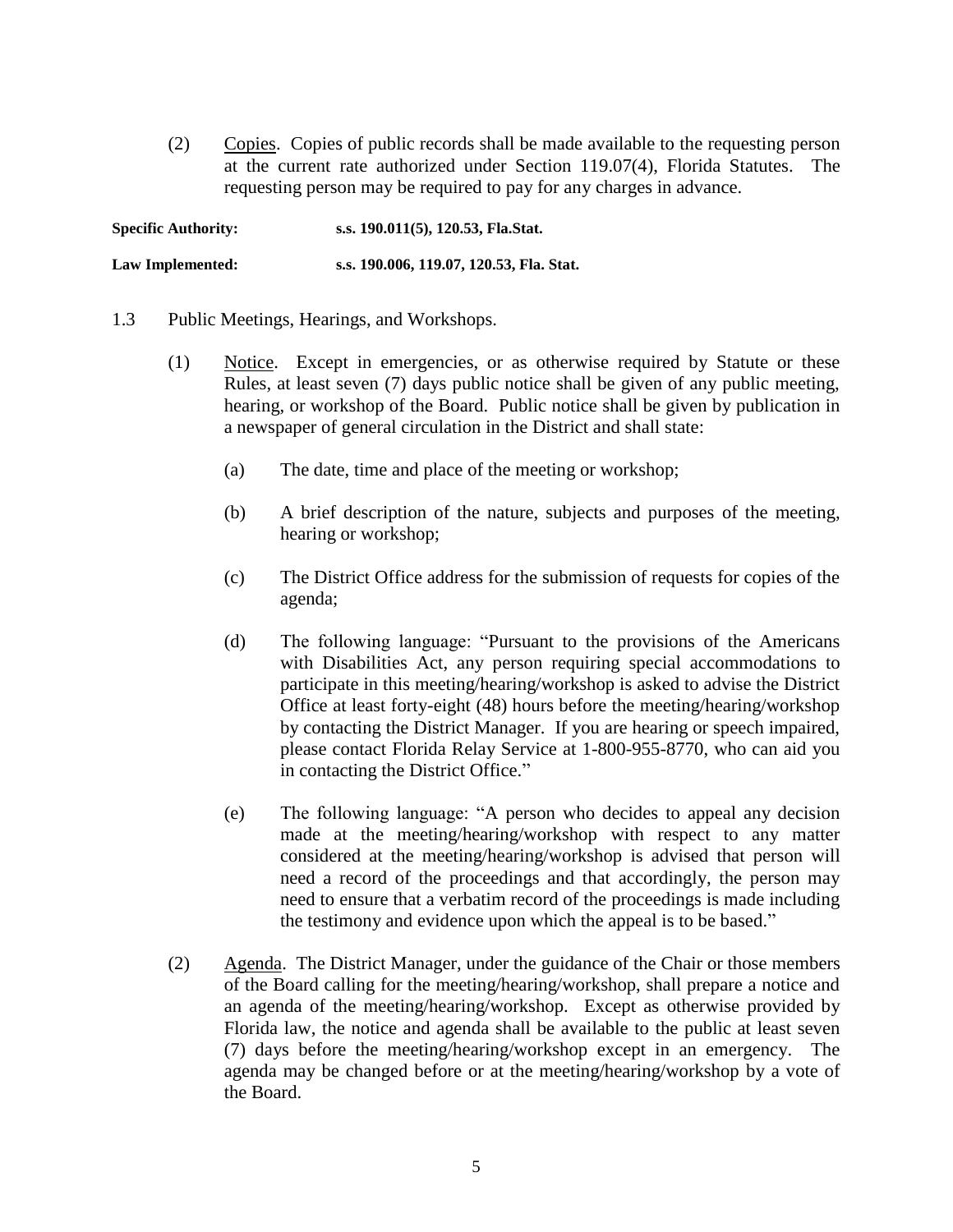(a) The District may, but is not required, to use the following format in preparing its agenda for its regular meetings:

Call to order Roll call Audience Questions and Comments on Agenda Items Review of minutes Specific items of old business Specific items of new business Staff reports (a) District Counsel (b) District Engineer

(c) District Manager

Supervisor's requests and comments Audience Questions and Comments Adjournment

- (3) Minutes. The Secretary shall be responsible for keeping the minutes of each meeting of the Board. Minutes shall be corrected and approved by the Board at a subsequent meeting.
- (4) Receipt of Notice. Persons wishing to receive, by mail, notices or agendas of meetings, may so advise the District Manager or Secretary at the District Office. Such persons shall furnish a mailing address in writing and shall be required to pre-pay the cost of the copying and postage.
- (5) Emergency Meetings. The Chair, or Vice Chair if the Chair is unavailable, may convene an emergency meeting of the Board without first having complied with subsections (1) and (2) to act on emergency matters that may affect the public health, safety or welfare. Whenever possible, the Chair shall make reasonable efforts to notify all Board members of an emergency meeting twenty-four (24) hours in advance. Reasonable efforts may include telephone notification. After an emergency meeting, the Board shall publish in a newspaper of general circulation in the District, the time, date, and place of the emergency meeting, the reasons why an emergency meeting was necessary, and a description of the action taken. Whenever an emergency meeting is called, the District Manager shall be responsible for notifying at least one major newspaper of general circulation in the District. Actions taken at an emergency meeting may be ratified by the Board at a regularly noticed meeting subsequently held.
- (6) Public Comment. The public shall be provided the opportunity to be heard on any proposition that will come before the Board at a meeting. The Board shall set aside a reasonable amount of time for public comment on agenda items, and the time for public comment shall be identified in the agenda. Persons wishing to address the Board should notify the Secretary of the Board prior to the "Audience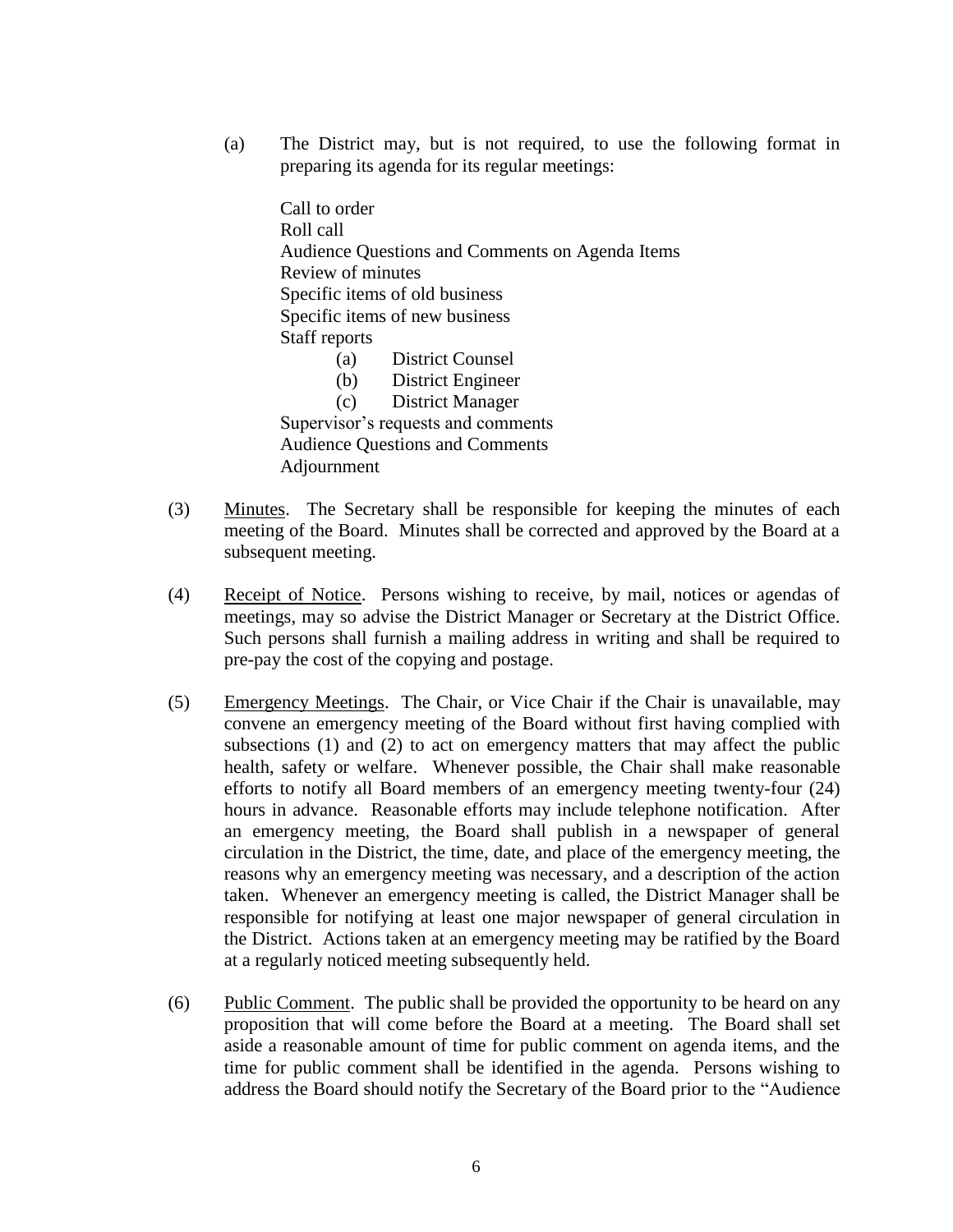Comment" section of the agenda. Policies governing audience comment may be adopted by the Board in accordance with Florida law.

- (7) Budget Hearing. Notice of hearing on the annual budget(s) shall be in accord with Section 190.008, Florida Statutes. Once adopted in accord with Section 190.008, Florida Statutes, the annual budget(s) may be amended from time to time by action of the Board. Approval of invoices by the Board in excess of the funds allocated to a particular budgeted line item shall serve to amend the budgeted line item.
- (8) Public Hearings. Notice of required public hearings shall contain the information required by applicable Florida law and by these Rules applicable to meeting notices and shall be mailed and published as required by Florida law. The District Manager shall ensure that all such notices, whether mailed or published, contain the information required by Florida law and these Rules and are mailed and published as required by Florida law. Public hearings may be held during Board meetings when the agenda includes such public hearing.
- (9) Participation by Teleconference/Videoconference. Except as otherwise provided in Florida law, District staff may participate in Board meetings teleconference, videoconference or other electronic means. Board members may also participate in Board meetings by teleconference, videoconference or other electronic means if in the good judgment of the Board extraordinary circumstances exist; provided however, at least three Board members must be physically present at the meeting location to establish a quorum. Such extraordinary circumstances shall be presumed when a Board member participates by teleconference, videoconference or other electronic means, unless a majority of the Board members physically present determines that extraordinary circumstances do not exist.
- (10) Continuances. Any meeting of the Board or any item or matter included on the agenda for a meeting may be continued without re-notice or re-advertising provided that the continuance is to a specified date, time and location publicly announced at the meeting where the item or matter was included on the agenda.
- (11) Resident Committee Meetings. The Board may establish resident committees as needed. Such committee meetings shall be noticed to the public at least seven (7) days in advance. Notice shall be posted at the community clubhouse (or such other community location designated by the Board) and the District's website.

| <b>Specific Authority:</b> | s.s. 190.005, 190.011(5), Fla. Stat.                                  |
|----------------------------|-----------------------------------------------------------------------|
| Law Implemented:           | s.s. 190.007, 190.008, 120.53, 286.0105, 286.0114, 120.54, Fla. Stat. |

- 2.0 Rulemaking Proceedings.
	- (1) Commencement of Proceedings. Proceedings held for adoption, amendment, or repeal of a District rule shall be conducted according to the applicable provisions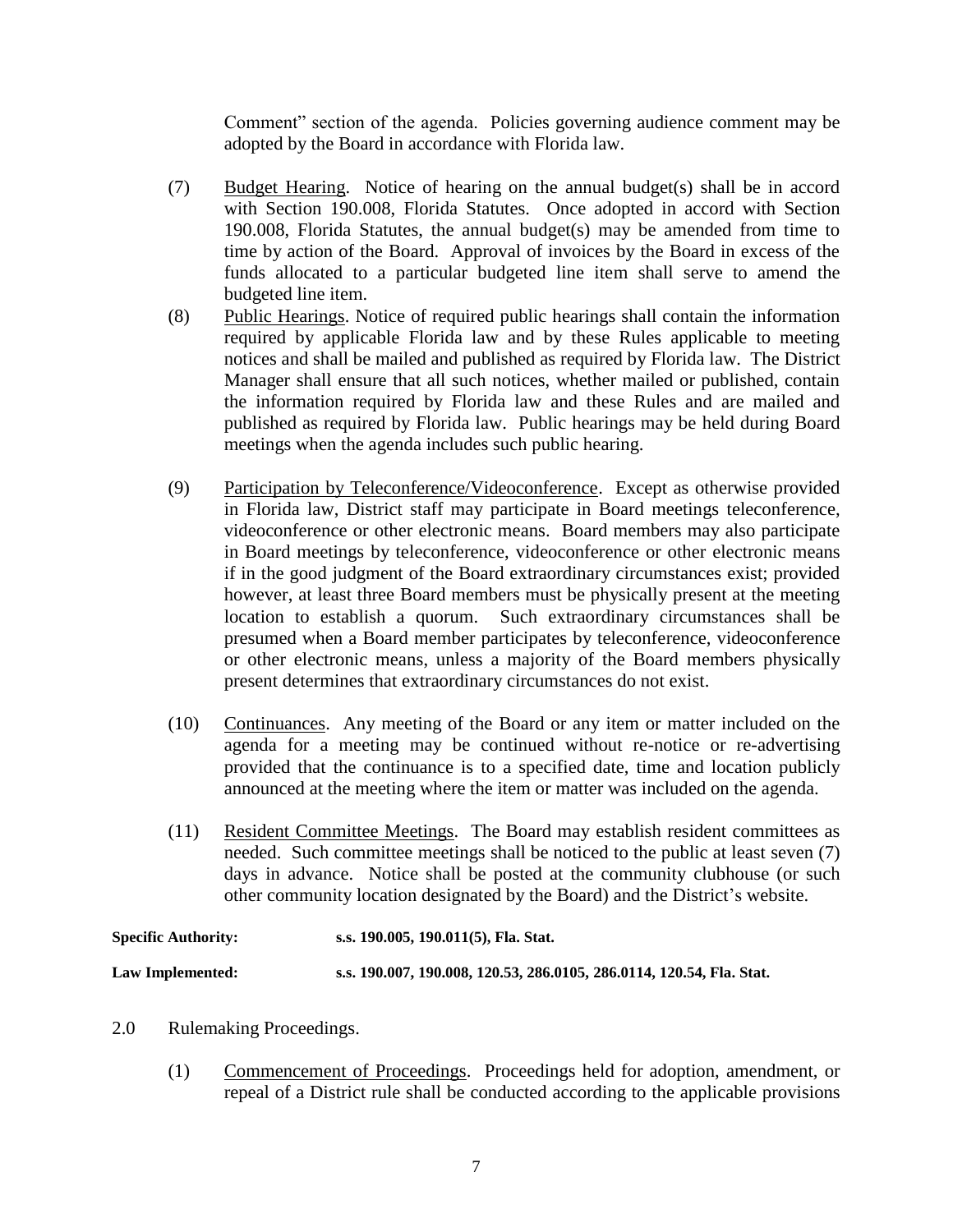of Chapter 120, Florida Statutes, and these Rules. Rulemaking proceedings shall be deemed to have been initiated upon publication of notice by the District.

- (2) Notice of Rule Development.
	- (a) Except when the intended action is the repeal of a rule, the District shall provide notice of the development of proposed rules by publication of a notice of rule development in a newspaper of general circulation in the District before providing notice of a proposed rule as required by paragraph (3). The notice of rule development shall indicate the subject area to be addressed by rule development, provide short, plain explanation of the purpose and effect of the proposed rule, cite specific legal authority for the proposed rule, and a statement of how a person may promptly obtain a copy of any preliminary draft, if available.
	- (b) All rules shall be drafted in accord with Chapter 120, Florida Statutes.
- (3) Notice of Proceedings and Proposed Rules.
	- (a) Prior to the adoption, amendment, or repeal of any rule other than an emergency rule, the District shall give notice of its intended action, setting forth a short, plain explanation of the purpose and effect of the proposed action; a reference to the specific rulemaking authority pursuant to which the rule is adopted; and a reference to the section or subsection of the Florida Statutes or the Laws of Florida being implemented, interpreted, or made specific. The notice shall include a summary of the District's statement of the estimated regulatory costs, if one has been prepared, based on the factors set forth in Section 120.541(2), Florida Statutes, and a statement that any person who wishes to provide the District with a lower cost regulatory alternative as provided by Section 120.541(1), must do so in writing within twenty-one (21) days after publication of the notice; and a statement as to whether, based on the statement of the estimated regulatory costs or other information expressly relied upon and described by the District if no statement of regulatory costs is required, the proposed rule is expected to require legislative ratification pursuant to Section 120.541(3). The notice must state the procedure for requesting a public hearing on the proposed rule unless one is otherwise scheduled or required under Florida Statutes. Except when the intended action is the repeal of a rule, the notice must include a reference both to the date on which and to the place where the notice of rule development that is required by subsection (2) appeared.
	- (b) The notice shall be published in a newspaper of general circulation in the county in which the District is located not less than twenty-eight (28) days prior to the intended action. The proposed rule shall be available for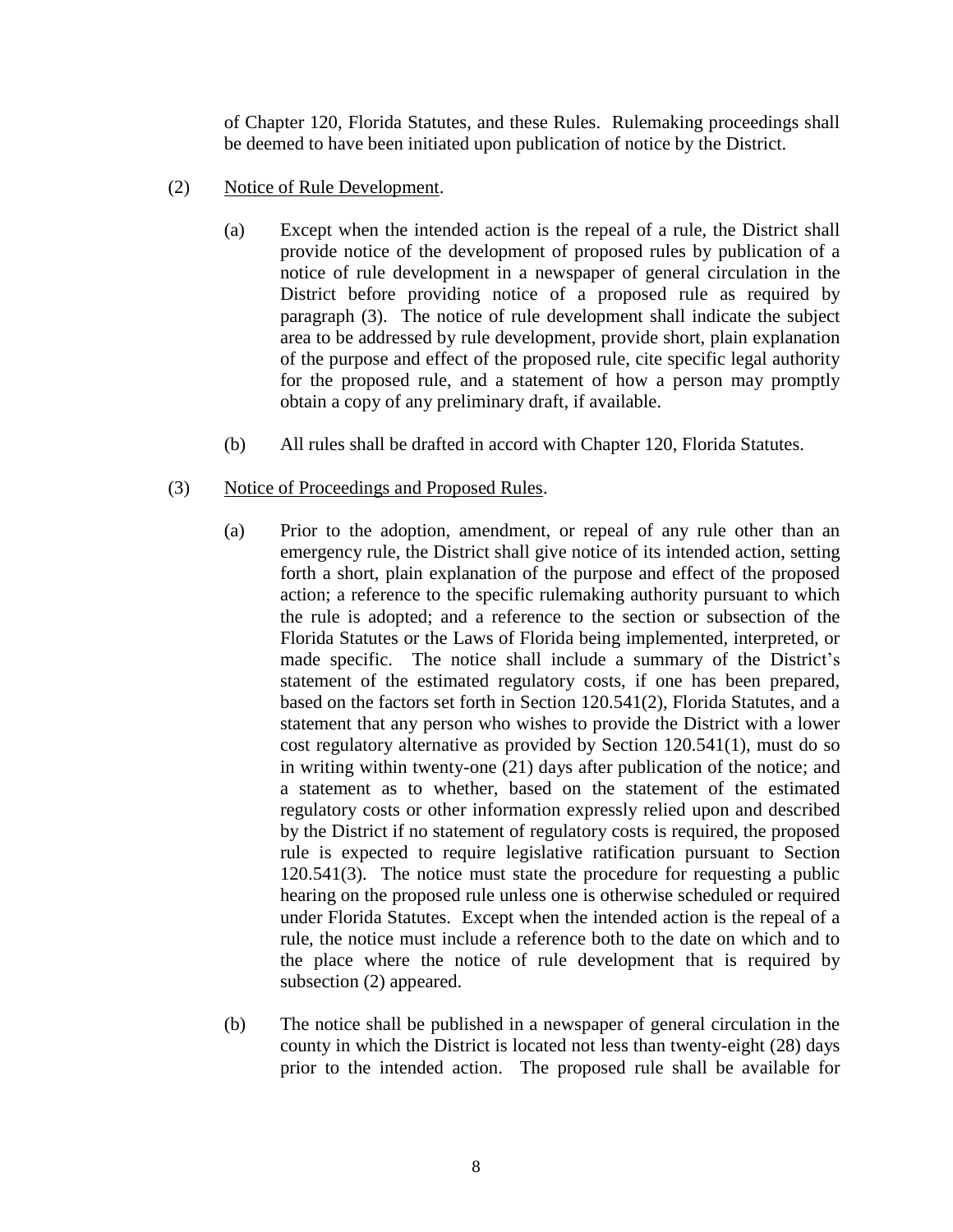inspection and copying by the public at the time of the publication of notice.

- (c) The notice shall be mailed to all persons named in the proposed rule and to all persons who, at least fourteen (14) days prior to such mailing, have made requests of the District for advance notice of its proceedings. Any person may file a written request with the District Manager to receive notice by mail of District proceedings to adopt, amend or repeal a rule. Such persons must furnish a mailing address and may be required to pay the cost of copying and mailing. Notice will then be mailed to all persons whom, at least fourteen (14) days prior to such mailing, have made requests of the District for advance notice of its proceedings.
- (4) Rule Development Workshops. Whenever requested in writing by any affected person, the District must either conduct a rule development workshop prior to proposing rules for adoption or the District Chair must explain in writing why a workshop is unnecessary. The District may initiate a rule development workshop but is not required to do so.
- (5) Petitions to Initiate Rulemaking. All petitions for the initiation of rulemaking proceedings pursuant to Section 120.54(7), Florida Statutes, must contain the name, address and telephone number of the Petitioner, specific action requested, specific reason for adoption, amendment, or repeal, the date submitted, and shall specify the text of the proposed rule and the facts showing that the Petitioner is regulated by the District, or has substantial interest in the rulemaking, shall be filed with the District. The Board shall then act on the petition in accordance with Section 120.54(7), Florida Statutes, except that copies of the petition shall not be sent to the Administrative Procedure Committee, and notice may be given in a newspaper of general circulation in the county in which the District is located.
- (6) Rulemaking Materials. After the publication of the notice to initiate rulemaking, the Board shall make available for public inspection and shall provide, upon request and payment of the cost of copies, the following materials:
	- (a) The text of the proposed rule, or any amendment or repeal of any existing rules;
	- (b) A detailed written statement of the facts and circumstances justifying the proposed rule;
	- (c) A copy of the statement of estimated regulatory costs if required by Section 120.541, Florida Statutes; and
	- (d) The published notice.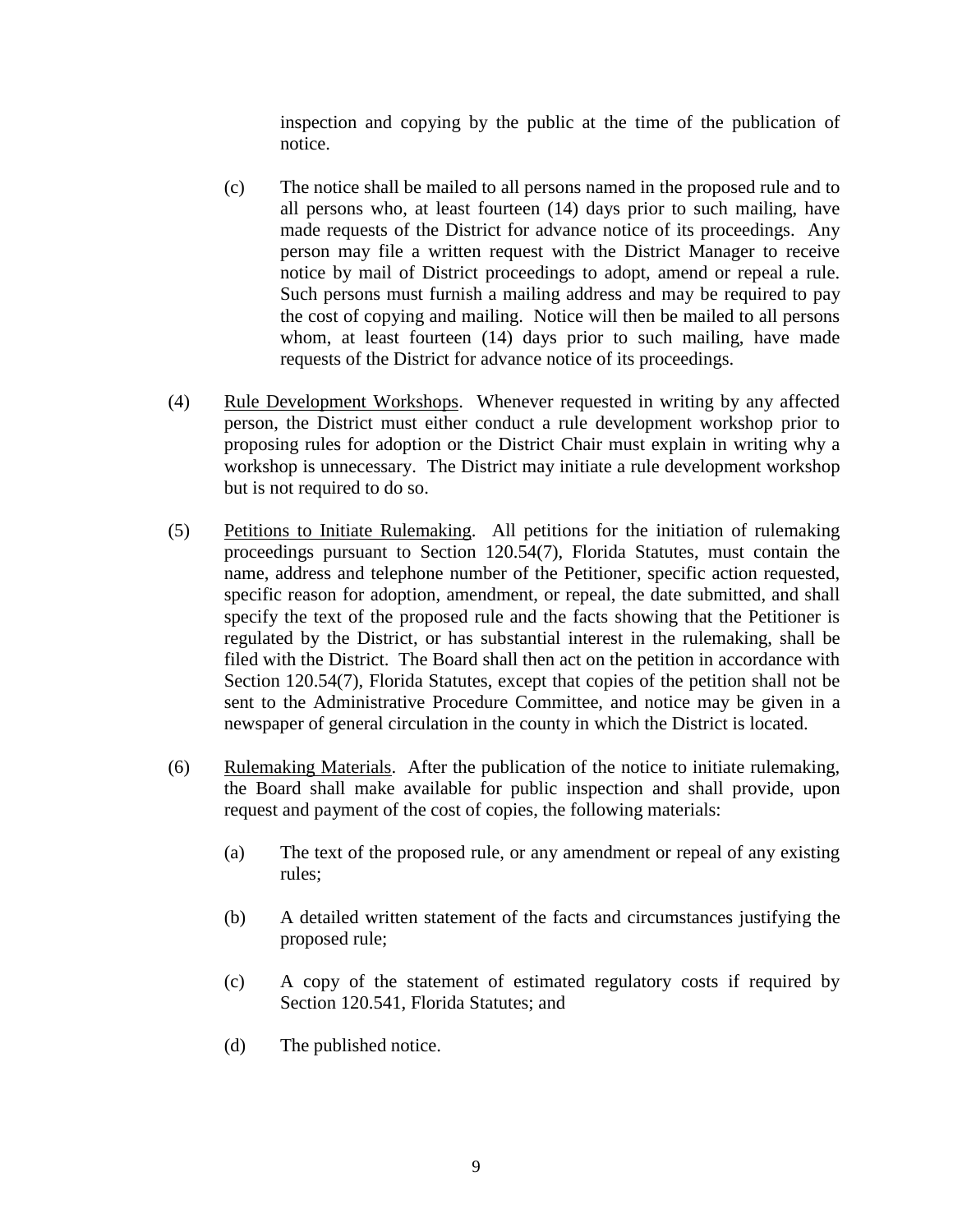- (7) Rulemaking Proceedings No Hearing. When no hearing is requested or required under Florida Statutes and the Board chooses not to initiate a hearing on its own, or if the rule relates exclusively to organization, practice or procedure, the Board may direct the proposed rule be filed with the District Office no less than twenty-eight (28) days following notice. Such direction may be given by the Board either before initiating the rule adoption process or after the expiration of the twenty-one (21) days during which affected persons may request a hearing.
- (8) Rulemaking Proceedings Hearing. If the proposed rule does not relate exclusively to organization, practice or procedure, the District shall provide, upon request, a public hearing for the presentation of evidence, argument and oral statements, within the reasonable conditions and limitations imposed by the District to avoid duplication, irrelevant comments, unnecessary delay or disruption of the proceedings. Any affected person may request a hearing within twenty-one (21) days after the date of publication of the notice of intent to adopt, amend or repeal a rule. When a public hearing is held, the District must ensure that the Board members are available to explain the District's proposal and to respond to questions or comments regarding the rule. If one or more requested public hearings is scheduled, the Board shall conduct at least one of the public hearings itself and may not delegate this responsibility without the consent of those persons requesting the public hearing.
- (9) Request for Public Hearing.
	- (a) A request for a public hearing shall be in writing and shall specify how the person requesting the public hearing would be affected by the proposed rule. The request shall be submitted to the District within twenty-one (21) days after notice of intent to adopt, amend, or repeal the rule is published as required by law, in accordance with the procedure for submitting requests for public hearing stated in the notice of intent to adopt, amend or repeal the rule.
	- (b) If the notice of intent to adopt, amend, or repeal a rule did not notice a public hearing and the District determines to hold a public hearing, the District shall publish notice of a public hearing in a newspaper of general circulation within the District at least seven (7) days before the scheduled public hearing. The notice shall specify the date, time, and location of the public hearing, and the name, address, and telephone number of the District contact person who can provide information about the public hearing.
	- (c) Written statements may be submitted by any person within a specified period of time prior to or following the public hearing. All timely submitted written statements shall be considered by the District and made part of the rulemaking record.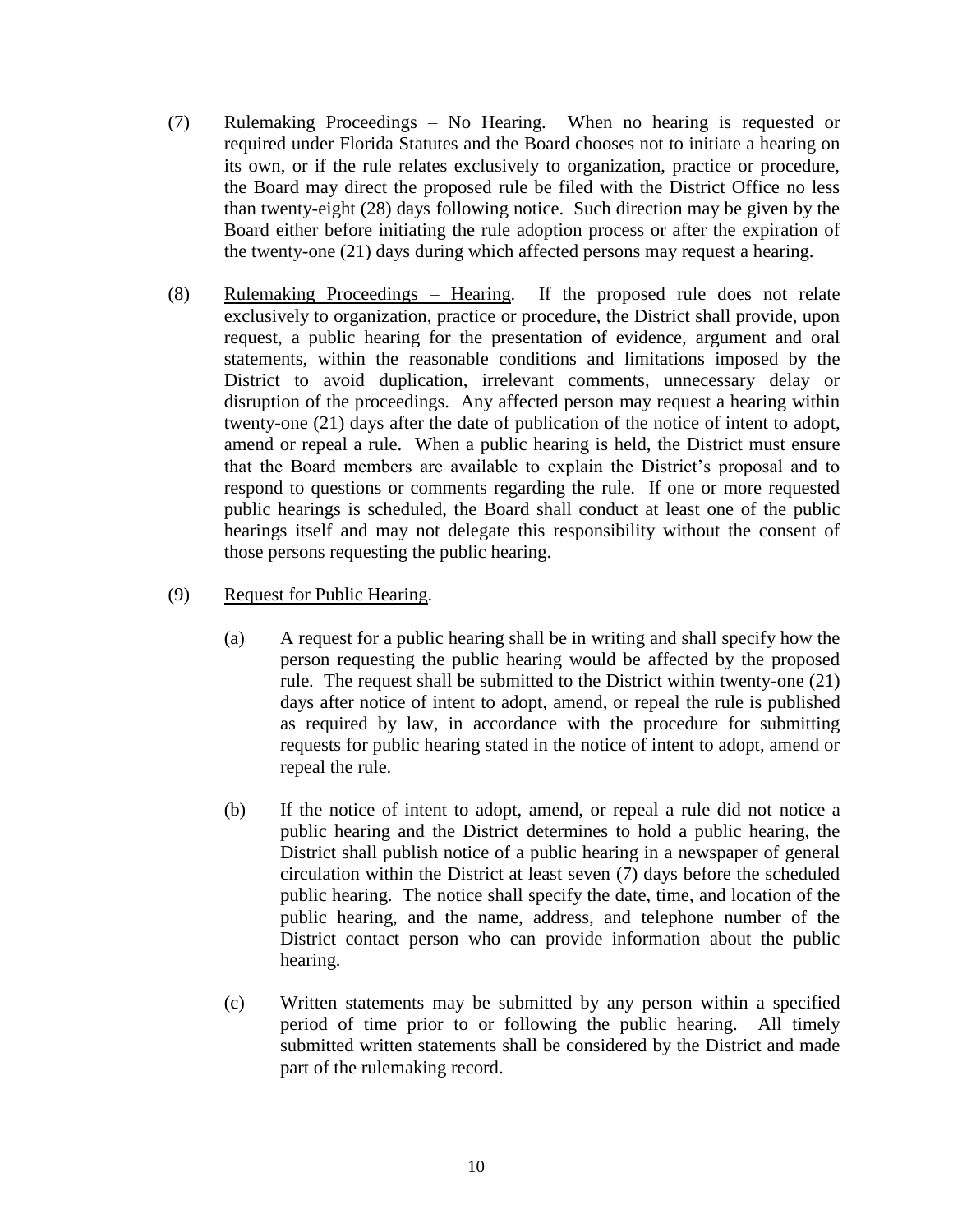- (10) Emergency Rule Adoption. The Board may adopt an emergency rule if it finds that immediate danger to the public health, safety or welfare exists which requires immediate action. Prior to the adoption of an emergency rule, the District Manager shall make reasonable efforts to notify a newspaper of general circulation in the District. Notice of emergency rules shall be published as soon as possible in a newspaper of general circulation in the District. The District may use any procedure which is fair under the circumstances in the adoption of an emergency rule as long as it protects the public interest as determined by the District and otherwise complies with these provisions.
- (11) Negotiated Rulemaking. The District may use negotiated rulemaking in developing and adopting rules pursuant to Section 120.54, Florida Statutes.
- (12) Variances and Waivers. Variances and waivers from District rules may be granted pursuant to the provisions and limitations contained in Section 120.542, Florida Statutes.

**Specific Authority: s.s. 190.011(5), 190.011(15), 120.54, 190.035, Fla. Stat.**

**Law Implemented: s.s. 120.54, 190.035(2), Fla. Stat.**

- 3.0 Decisions Determining Substantial Interests.
	- (1) Conduct of Proceedings. Proceedings may be held by the District in response to a written request submitted by a substantially affected person within fourteen (14) days after written notice or published notice of District action or notice of District intent to render a decision. Notice of both action taken by the District and the District's intent to render a decision shall state the time limit for requesting a hearing and shall reference the District's procedural rules. If a hearing is held, the Chair shall designate any member of the Board (including the Chair), District Manager, District General Counsel, or other person to conduct the hearing.

The person conducting the hearing may:

- 1. Administer oaths and affirmations;
- 2. Rule upon offers of proof and receive relevant evidence;
- 3. Regulate the course of the hearing, including any prehearing matters;
- 4. Enter orders;
- 5. Make or receive offers of settlement, stipulation, and adjustment.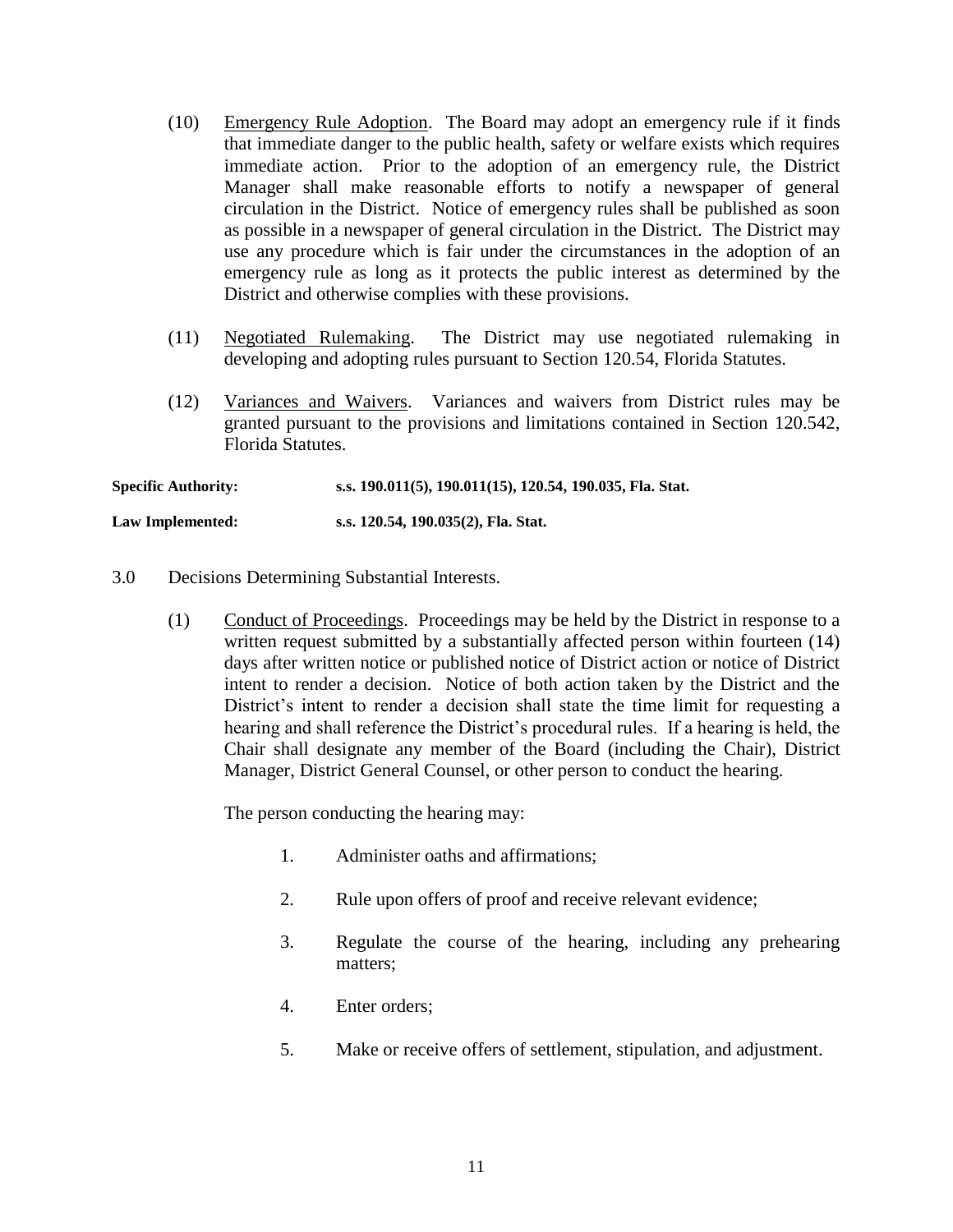- (a) The person conducting the hearing shall, within thirty (30) days after the hearing or receipt of the hearing transcript, whichever is later, file a recommended order which shall include a caption, time and place of hearing, appearances entered at the hearing, statement of the issues, findings of fact and conclusions of law, separately stated, and a recommendation for final District action.
- (b) The District shall issue a final order within forty-five (45) days:
	- 1. After the hearing is concluded, if conducted by the Board;
	- 2. After a recommended order is submitted to the Board and mailed to all parties, if the hearing is conducted by persons other than the Board; or
	- 3. After the Board has received the written and oral material it has authorized to be submitted, if there has been no hearing.
- (2) Eminent Domain. After determining the need to exercise the power of eminent domain pursuant to Subsection 190.11(11), Florida Statutes, the District shall follow those procedures prescribed in Chapters 73 and 74, Florida Statutes. Prior to exercising the power of eminent domain, the District shall:
	- (a) Adopt a resolution identifying the property to be taken;
	- (b) If the property is beyond the boundaries of the District, obtain approval by resolution of the governing body of the county if the taking will occur in an unincorporated area, or of the municipality if the taking will occur within the municipality.

| <b>Specific Authority:</b> | s.s. 190.011(5), 190.011(15), Fla. Stat. |
|----------------------------|------------------------------------------|
| Law Implemented:           | s.s. 190.011(11), Fla. Stat.             |

- 4.0 Purchasing, Contracts, Construction and Maintenance.
	- (1) Purpose and Scope. In order to comply with Sections 190.033(1) through (3), 287.055 and 287.017, Florida Statutes, the following procedures, definitions and rules are outlined for the purchase of professional, construction, maintenance, and contract services, and goods, supplies, materials, and insurance.
	- (2) Definitions.
		- (a) "Continuing contract" is a contract for professional services (of a type described above), entered into in accordance with this Rule, between the District and a firm whereby the firm provides professional services for the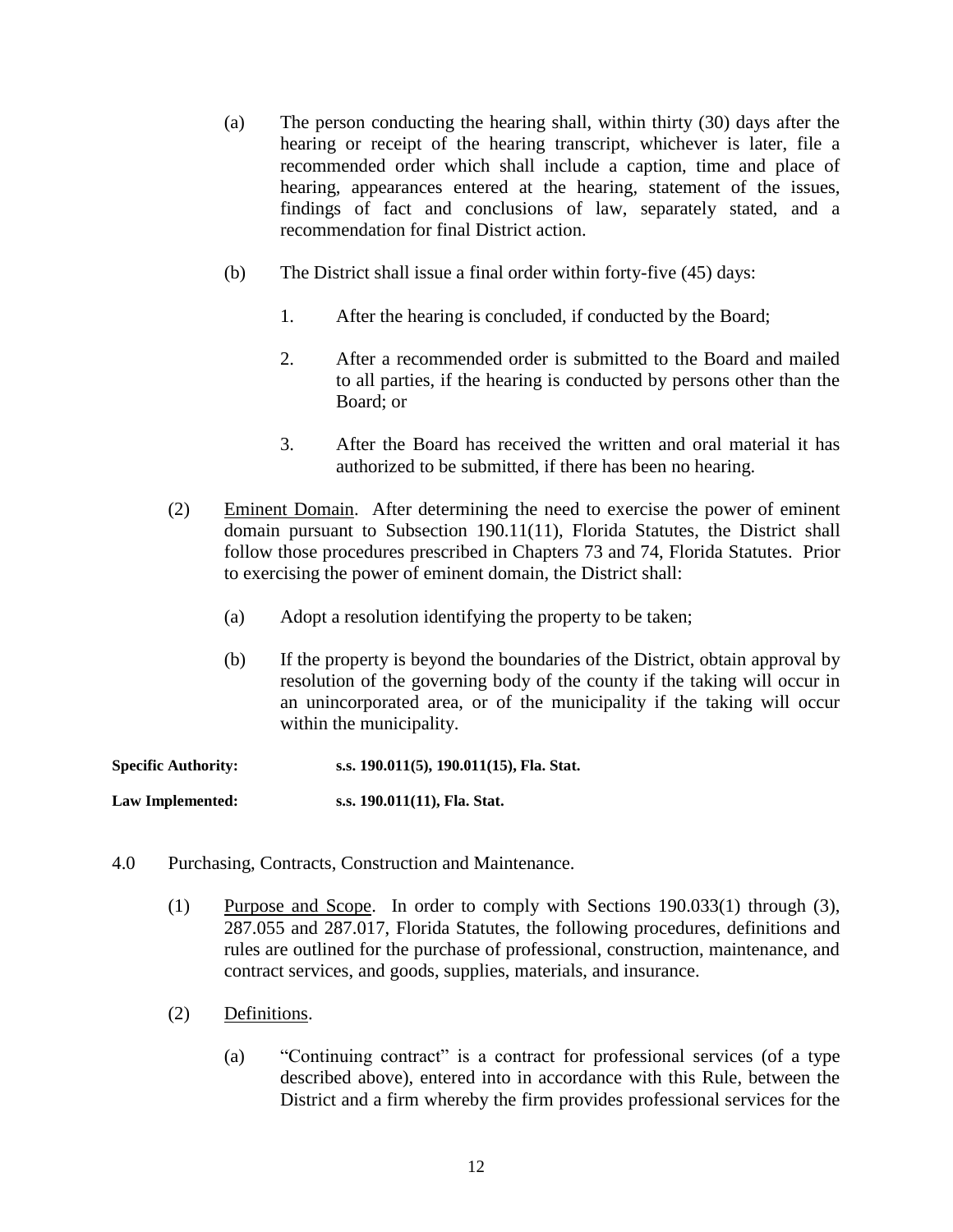District for work of a specified nature with no time limitation, except that the contract shall provide a termination clause.

- (b) "Contractual services" means rendering time and effort rather than furnishing specific goods or commodities. Contractual services do not include legal (including attorneys, paralegals, court reporters and expert witnesses, including appraisers), artistic, auditing, health, or academic program services, or professional services (as defined in Section  $287.055(2)(a)$ , Florida Statutes and these Rules) and shall generally be considered the services referenced by Section 287.012(8), Florida Statutes. Contractual services do not include the extension of an existing contract for services if such extension is provided for in the contract terms.
- (c) "Emergency purchases" means a purchase necessitated by a sudden unexpected turn of events (e.g. acts of God, riot, fires, floods, hurricanes, accidents, or ant circumstances or cause beyond the control of the Board in the normal conduct of its business), where the Board finds that the delay incident to competitive solicitation would be detrimental to the interests of the District.
- (d) "Goods, supplies and materials" do not include printing, insurance, advertising, or legal notices.
- (e) "Invitation to Bid" is a written solicitation for sealed bids with the title, date and hour of the public bid opening designated specifically and defining the commodity involved. It includes printed instructions prescribing conditions for bidding, evaluation criteria, and provides for a manual signature of an authorized representative.
- (f) "Lowest Responsible bid/proposal" means, in the sole discretion of the Board, the bid or proposal (i) is submitted by a person or firm capable and qualified in all respects to perform fully the contract requirements and with the integrity and reliability to assure good faith performance, (ii) is responsive to the invitation to bid or request for proposal as determined by the Board, and (iii) is the lowest cost to the District. Minor variations in the bid may be waived by the Board. Mistakes in arithmetic extension of pricing may be corrected by the Board. Bids may not be modified after opening.
- (g) "Most Advantageous bid/proposal" means, in the sole discretion of the Board, the bid or proposal (i) is submitted by a person or firm capable and qualified in all respects to perform fully the contract requirements and with the integrity and reliability to assure good faith performance, (ii) is responsive to the invitation to bid or request for proposal as determined by the Board, and (iii) is the most advantageous bid or proposal to the District. Minor variations in the bid may be waived by the Board.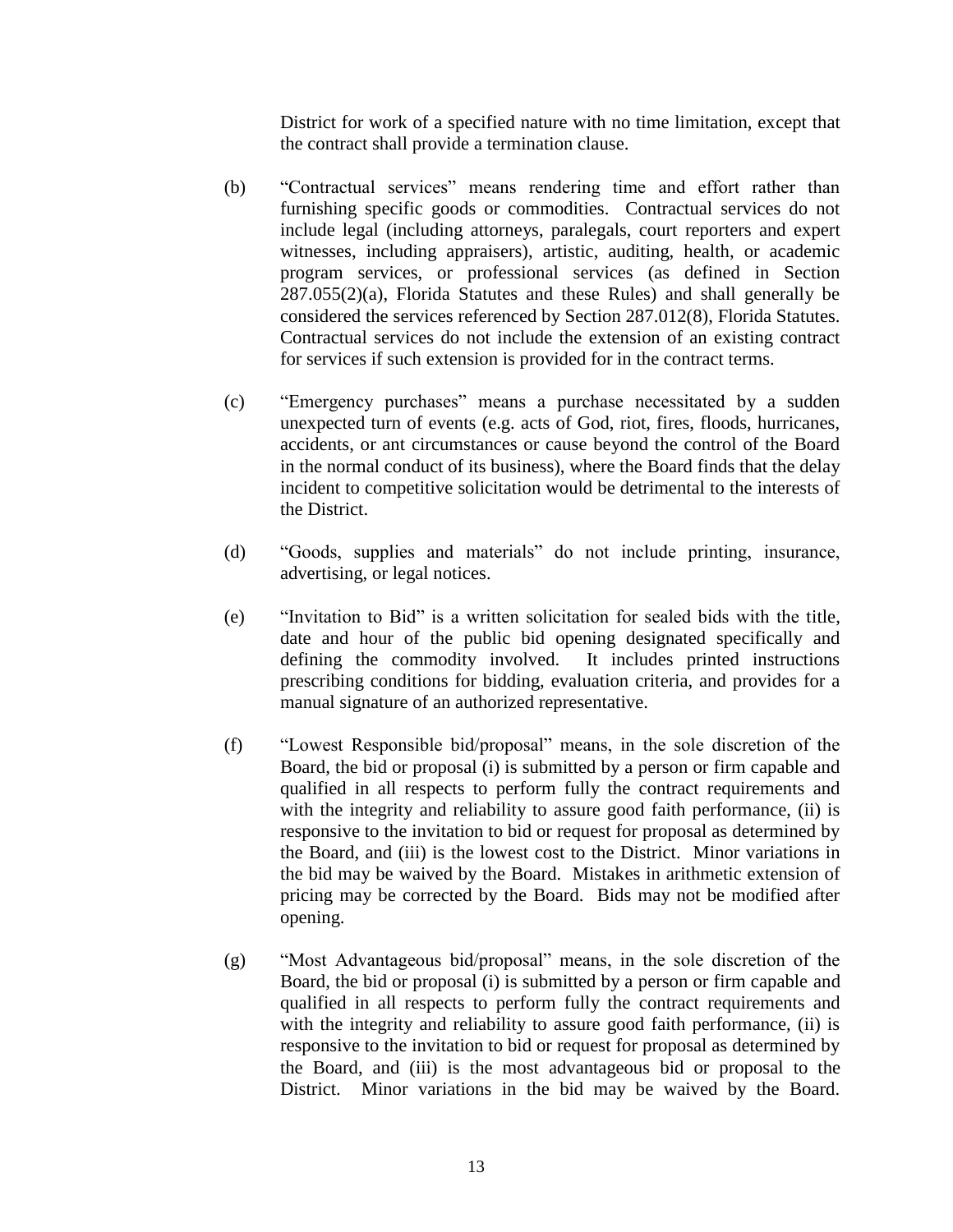Mistakes in arithmetic extension of pricing may be corrected by the Board. Bids may not be modified after opening.

- (h) "Professional services" means those services within the scope of the practice of architecture, professional engineering, landscape architecture or registered surveying and mapping, as defined by the laws of Florida, or those performed by an architect, professional engineer, landscape architect or registered surveyor and mapper, in connection with the firm's or individual's professional employment or practice.
- (i) "Project" means that fixed capital outlay study or planning activity when basic construction cost is estimated by the District to exceed the threshold amount provided in Section 287.017, Florida Statutes, for CATEGORY FIVE, or for a planning study activity when the fee for professional services is estimated by the District to exceed the threshold amount provided in Section 287.017, for CATEGORY TWO, as such categories may be amended from time to time by the State of Florida Department of Management Services to reflect inflation or other measures.
- (j) "Purchase" means acquisition by sale, rent lease, lease/purchase or installment sale. It does not include transfer, sale or exchange of goods, supplies or materials between the District and any federal, state, regional or local government entity or political subdivision of the state.
- (k) "Request for Proposal" is a written solicitation for sealed proposals with the title, date and hour of the public opening designated and requiring the manual signature of an authorized representative. It may provide general information, applicable laws and rules, statement of work, functional or general specifications, proposal instructions, work detail analysis and evaluation criteria as necessary.
- (l) "Responsive bid/proposal" means a bid or proposal which conforms in all material respects to the specifications and conditions in the invitation to bid or request for proposal and these Rules, and the cost components of which are appropriately balanced. A bid/proposal is not responsive if the person or firm submitting the bid fails to meet any requirement relating to the qualifications, financial stability, or licensing of the bidder.

| <b>Specific Authority:</b> | s.s. 190.011(5), Fla. Stat. |
|----------------------------|-----------------------------|
| Law Implemented:           | s.s. 190.033, Fla. Stat.    |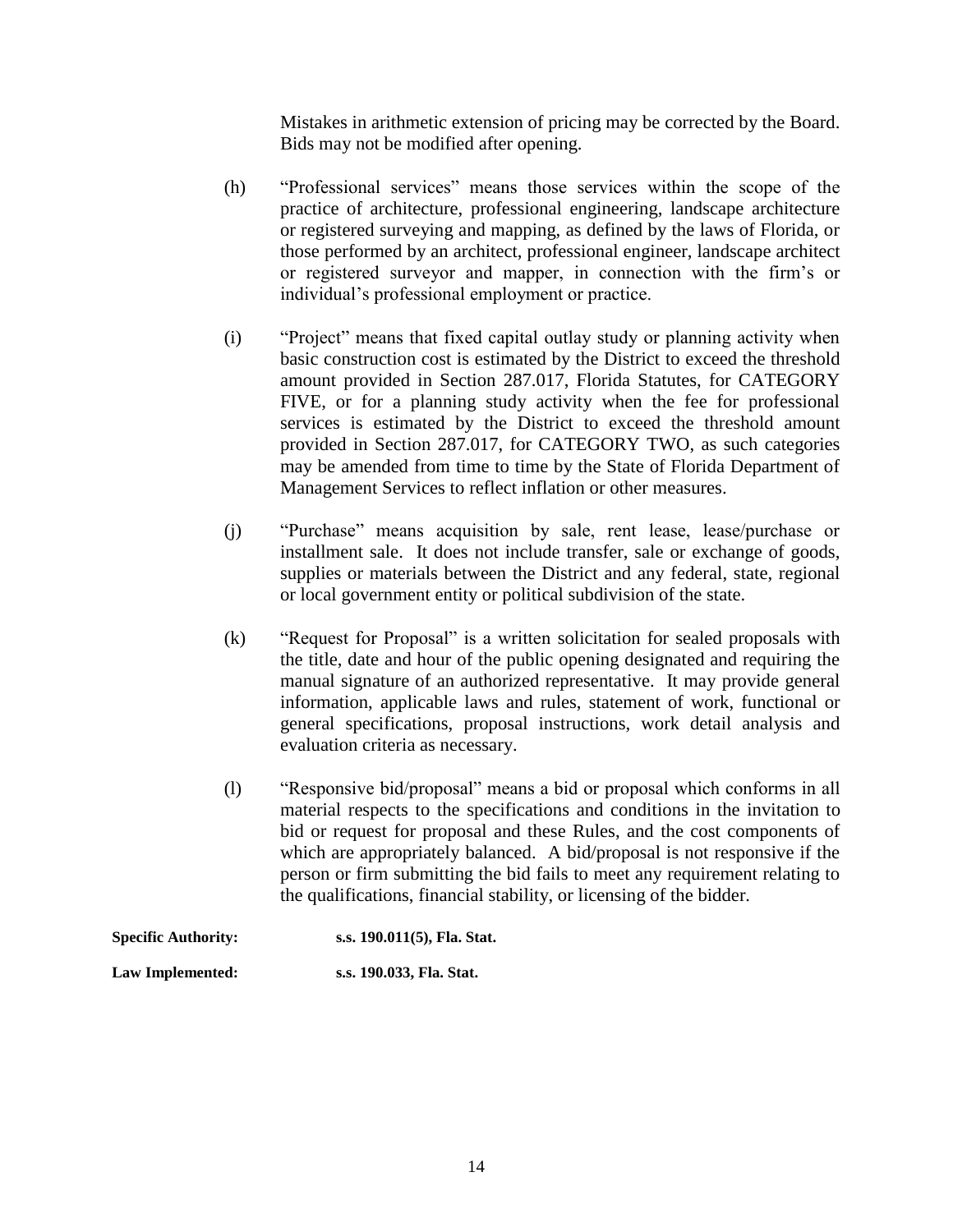- 4.1 Purchase of Goods, Supplies, and Materials.
	- (1) Purpose and Scope. All purchases of goods, supplies, or materials exceeding the amount provided in Section 287.017, Florida Statutes, for CATEGORY FOUR, as such category may be amended from time to time, shall be purchased under the terms of these Rules. Contracts for purchases of "goods, supplies, and materials" do not include printing, insurance, advertising or legal notices.
	- (2) Procedure. When a purchase of goods, supplies or materials is within the scope of this Rule, the following is appropriate:
		- (a) The Board shall cause to prepare an Invitation to Bid or Request for Proposal, as appropriate.
		- (b) The Notice of Invitation to Bid or Request for Proposal shall be advertised at least once in a newspaper of general circulation within the District. The notice shall allow at least seven (7) days for submittal of bids, unless the Board, for good cause, determines a shorter period of time is appropriate.
		- (c) The District may maintain lists of persons interested in receiving notices of invitations to bid or requests for proposals. Persons who provide their name and address to the District Manager for inclusion on the list shall receive notices by mail.
		- (d) Bids or proposals shall be opened at the time and place noted on the Invitation to Bide or Request for Proposal. Bids and proposals shall be evaluated in accordance with the invitation or request and these Rules.
		- (e) The Most Advantageous Bid or Proposal shall be accepted; however, the Board shall have the right to reject all bids, either because they are too high or because the Board determines that it is in the best interests of the District. In the event the bids exceed the amount of funds available to be allocated by the District for this purchase, the bids may be rejected. The board may require bidders to furnish performance and/or other bonds with a responsible surety to be approved by the Board.
		- (f) Notice of award or intent to award, including rejection of some or all bids, shall be provided in writing to all bidders by United States Mail, by hand delivery, or by overnight delivery service, and by posting same in the District Office for seven (7) days.
		- (g) If only one response to an Invitation to Bid or Request for Proposal is received, the District may proceed with the procurement of goods, supplies or materials. If no response to an Invitation to Bid or Request for Proposal is received, the District may take whatever steps reasonably necessary in order to proceed with the procurement of goods, supplies, and materials.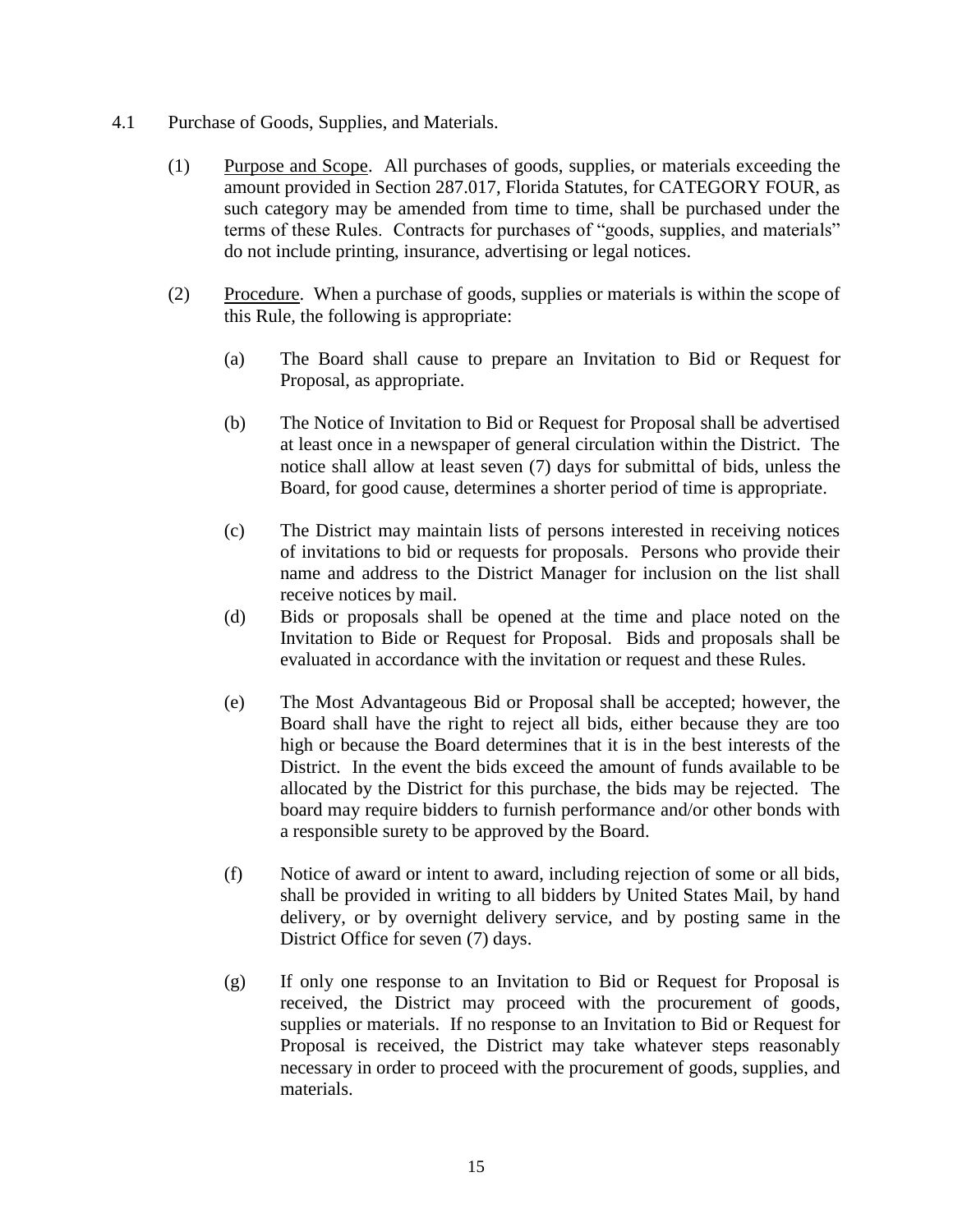- (h) If the District does not receive a response to its competitive solicitation, the District may proceed to purchase such goods, supplies, materials, or construction services in the manner it deems in the best interests of the District.
- (i) The District may make an emergency purchase without complying with these rules. The fact that an emergency purchase has occurred or is necessary shall be noted in the minutes of the next Board Meeting.

**Specific Authority: s.s. 190.011(5), Fla. Stat. Law Implemented: s.s. 190.033, Fla. Stat.**

- 4.2 Contracts for Construction of Authorized Project.
	- (1) Scope. All contracts for the construction or improvement of any building, structure or other public construction works authorized by Chapter 190, Florida Statutes, the costs of which are estimated by the District in accordance with generally accepted cost accounting principles to be in excess of the threshold amount for applicability of Section 255.20, Florida Statutes, as that amount may be indexed or amended from time to time, shall be let under the terms of these Rules and comply with the bidding procedures of Section 255.20, Florida Statutes, as the same may be amended from time to time. In the event of conflict between these Rules and Section 255.20, Florida Statutes, the latter shall control. A project shall not be divided solely to avoid the threshold bidding requirements.
	- (2) Procedure.
		- (a) Notice of Invitation to Bid or Request for Proposal shall be advertised at least once in a newspaper of general circulation in the District. The notice shall allow at least twenty-one (21) days for submittal of sealed bids, unless the Board, for good cause, determines a shorter period of time is appropriate. Any project projected to cost more than \$500,000 must be noticed at least thirty (30) days prior to the date of submittal for bids.
		- (b) The District may maintain lists of persons interested in receiving notices of Invitation to Bid or Requests for Proposals. Persons who provide their name and address to the District Office for inclusion on the list shall receive notices by mail.
		- (c) To be eligible to submit a bid or proposal, a firm or individual must, at the time of receipt of its bid proposal:
			- 1. Hold all required applicable state professional licenses in good standing.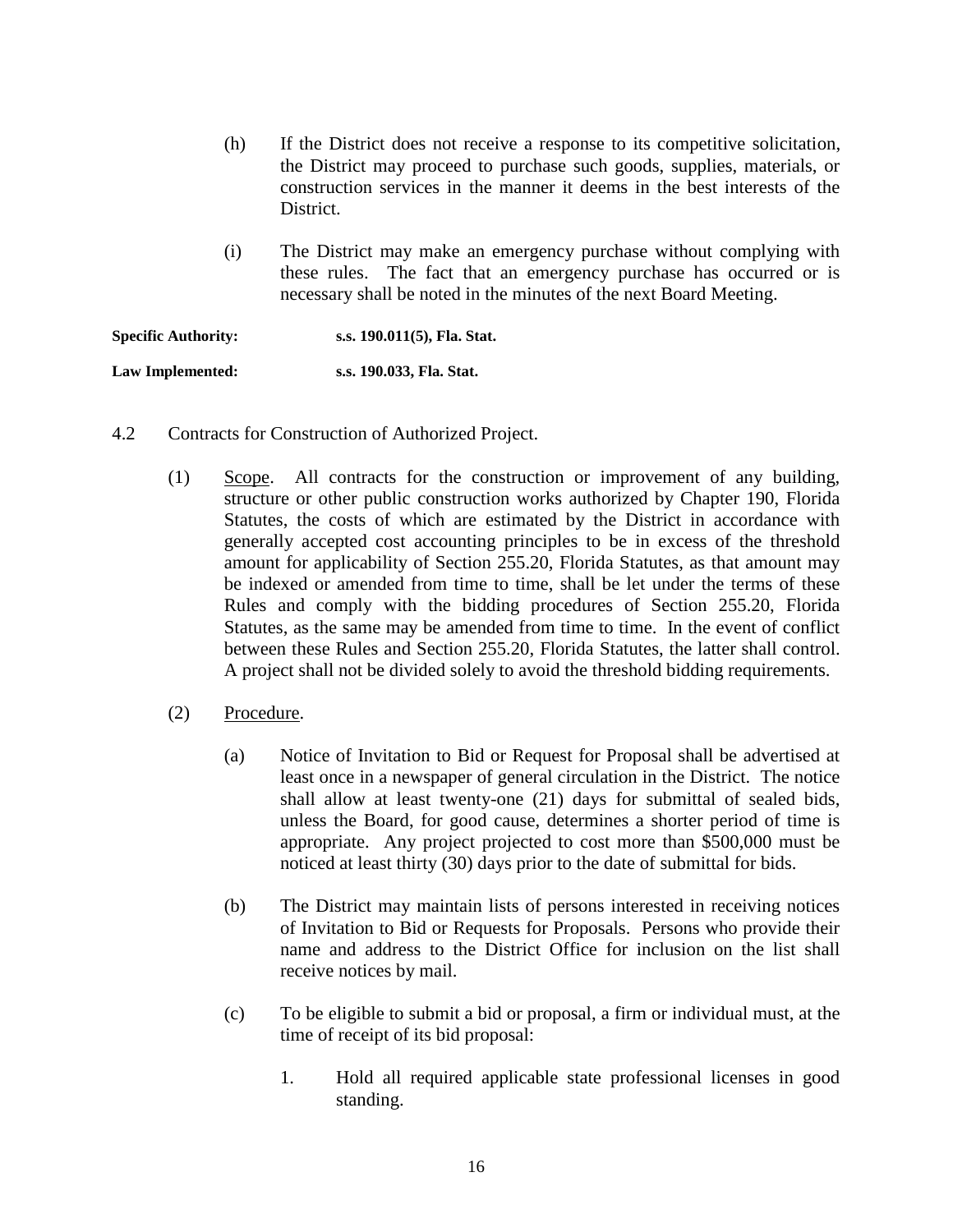- 2. Hold all required applicable federal licenses in good standing, if applicable.
- 3. If the bidder is a corporation, hold a current and active Florida Corporate Charter or be authorized to do business in Florida in accordance with Chapter 607, Florida Statutes.
- 4. Meet any special pre-qualification requirement set forth in the bid/proposal specifications.

Evidence of compliance with these Rules may be submitted with the bid or proposal, if required by the District.

- (d) Bids or proposals shall be opened at the time, date and place noted on the Invitation to Bid or Request for Proposals. Bids or proposals shall be evaluated in accordance with the Invitation to Bid or Request for Proposal and these Rules.
- (e) To assist in the determination of the most advantageous bidder, the District Representative may invite public presentation by firms regarding their qualifications, approach to the project, and ability to perform the contract in all respects.
- (f) In determining the most advantageous bidder, the District Representative may consider, in addition to the factors described in the invitation or request, the following:
	- 1. The ability and adequacy of the professional personnel employed by each bidder or proposer.
	- 2. The past performance of each bidder or proposer for the District and in other professional employment settings.
	- 3. The willingness of each bidder or proposer to meet time and budget requirements.
	- 4. The geographic location of each bidder or proposer's headquarters or office in relation to the project.
	- 5. The recent, current, and project workloads of the bidder or proposer.
	- 6. The volume of work previously awarded to each bidder or proposer.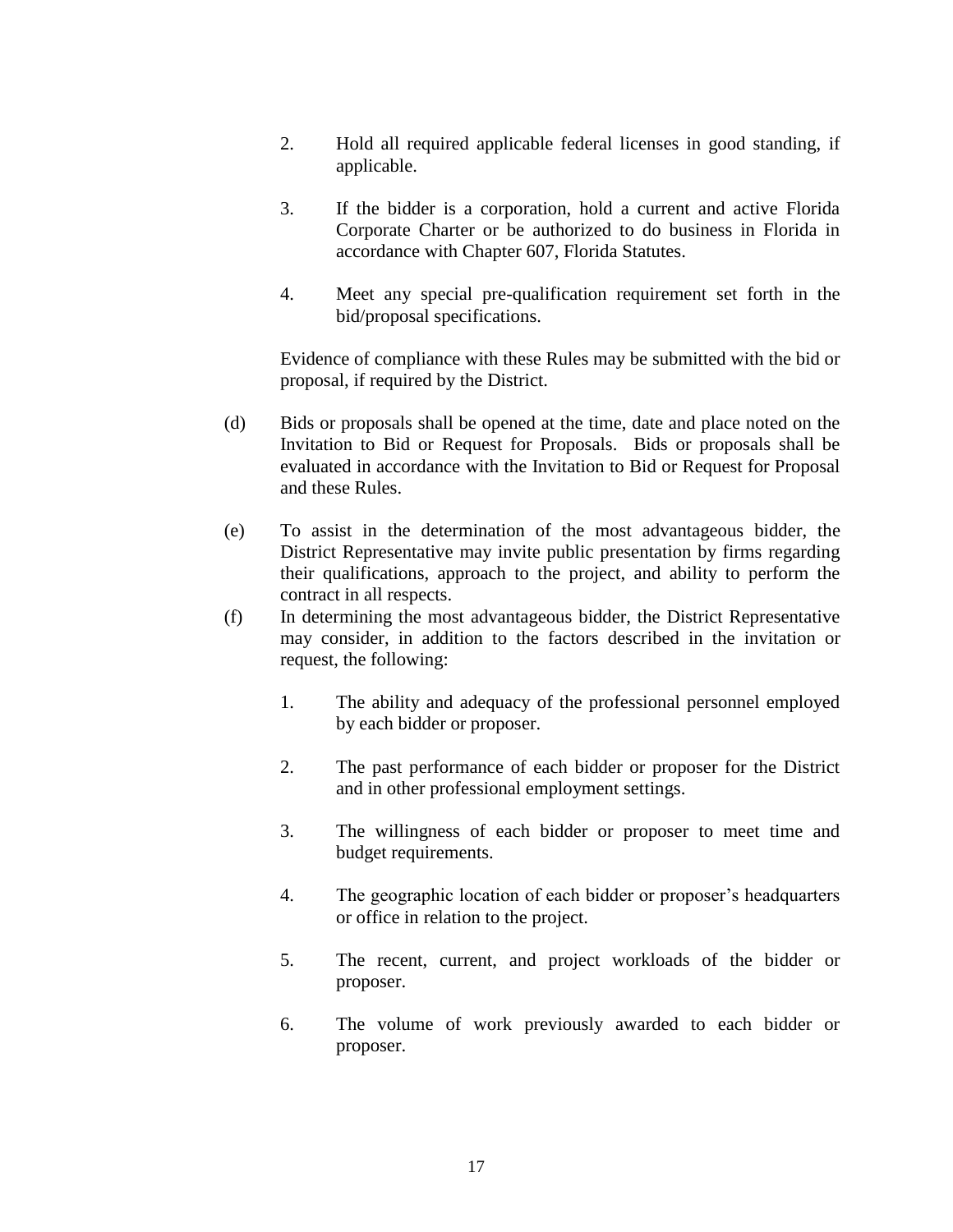- 7. Whether the cost components of each bid or proposal are appropriately balanced.
- 8. Whether the bidder or proposer is a certified minority business enterprise.
- (g) The Most Advantageous Bid/Proposal shall be accepted; however, the Board shall have the right to reject all bids, either because they are too high or because the Board determines it is in the best interests of the District. The Board may require bidders or proposers to furnish performance bonds and/or other bonds with a responsive surety to be approved by the Board. If the Board receives fewer than three (3) responses to an Invitation to Proposal, the Board, may, in its discretion, readvertise for additional bids without rejecting any submitted bid or proposal. In the event the bids exceed the amount of funds available to or allocated by the District for this purchase, the bids may be rejected. Bidders or proposers not receiving a contract award shall not be entitled to recover costs of bid or proposal preparation or submittal from the District.
- (h) Notice of the award or intent to award, including rejection of some or all bids, shall be provided in writing to all bidders or proposers by United States Mail, or by hand deliver, or by overnight delivery service, and by posting the same in the District Office for seven (7) days.

| <b>Specific Authority:</b> | s.s. 190.011(5), Fla. Stat.        |
|----------------------------|------------------------------------|
| Law Implemented:           | s.s. 190.033, 255.0525, Fla. Stat. |

- 4.3 Contracts for Maintenance Service.
	- (1) Scope. All contracts for maintenance of any District facility or project shall be let under the terms of these Rules if the cost exceeds the amount provided in Section 287.017, Florida Statutes, for CATEGORY FOUR, as such category may be amended from time to time by the State of Florida Department of Management Services. The maintenance of these facilities or projects may involve the purchase of contract services and /or goods, supplies or materials as defined herein. Where a contract for maintenance of such facility or project includes goods, supplies or materials and/or contract services, the District may in its sole discretion, award the contract according to the Rules in this subsection in lieu of separately bidding for maintenance, goods, supplies and materials, and contract services. However, a project shall not be divided solely in order to avoid the threshold bidding requirements.
	- (2) Procedure.
		- (a) Notice of Invitation to Bid or Request for Proposal shall be advertised at least once in a newspaper of general circulation in the District. The notice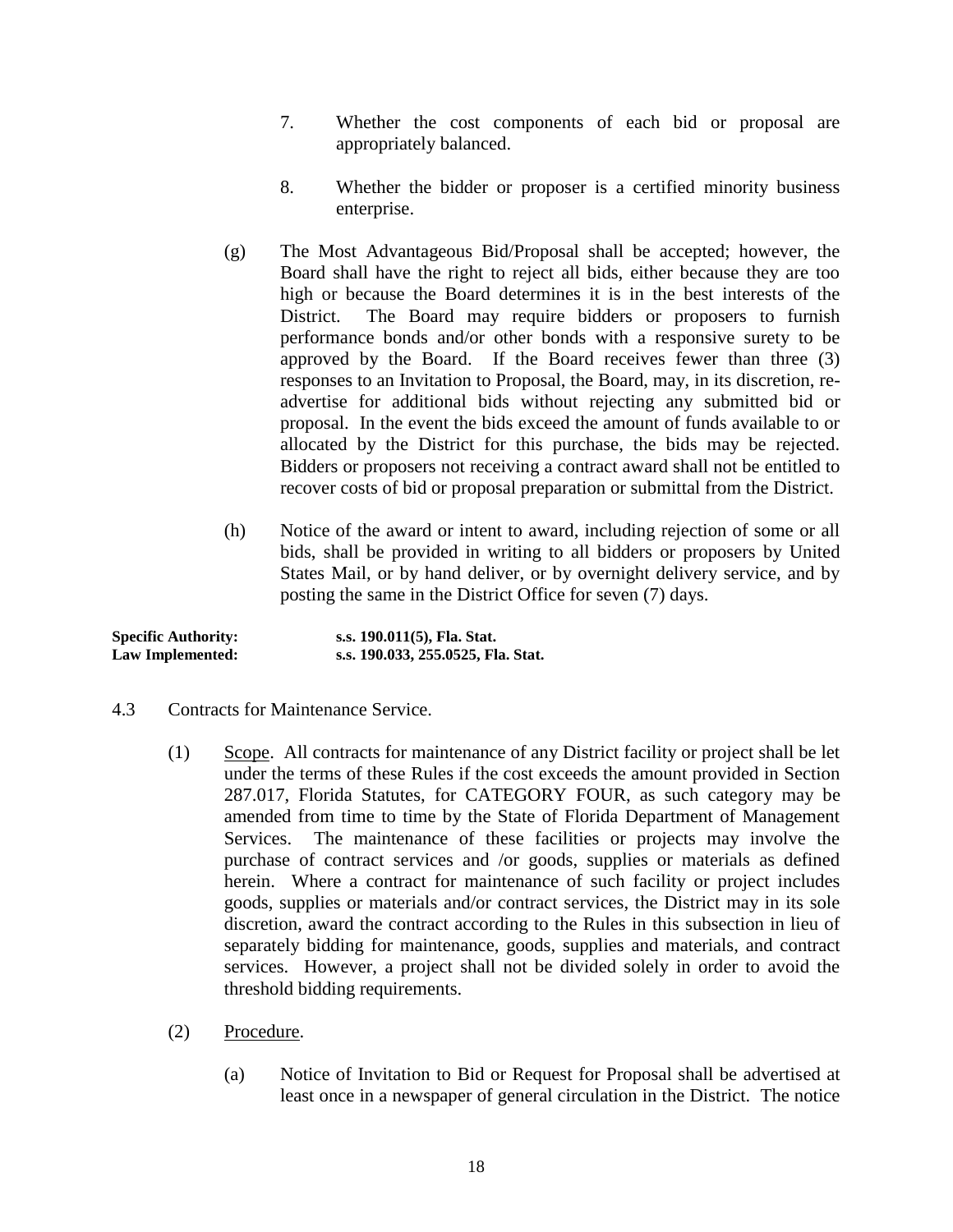shall allow at least seven (7) days for submittal of bids, unless the Board, for good cause, determines a shorter period of time is appropriate.

- (b) The District may maintain lists of persons interested in receiving notices of Invitations to Bid or Requests for Proposals. Persons who provide their name and address to the District Office for inclusion on the list shall receive notices by mail.
- (c) In order to be eligible to submit a bid or proposal, a firm or individual must, at the time of receipt of the bids or proposals:
	- 1. Hold the required applicable state and professional licenses in good standing.
	- 2. Hold all required applicable federal licenses in good standing, if any.
	- 3. Hold a current and active Florida Corporate Charter or be authorized to do business in Florida in accordance with Chapter 607, Florida Statutes, if the bidder is a corporation.
	- 4. Meet any special pre-qualification requirements set forth in the bid proposal specifications.

Evidence of compliance with these Rules may be submitted with the bid, if required by the District.

- (d) Bids or Proposals shall be opened at the time, date and place noted on the Invitation to Bid or Request for Proposal. Bids and Proposals shall be evaluated in accordance with the Invitation or Request and these Rules.
- (e) To assist in the determination of the Most Advantageous Bid or Proposal, the District Representative may invite public presentation by firms regarding their qualifications, approach to the project, and ability to perform the contract in all respects.
- (f) In determining the Most Advantageous Bid or Proposal, the District Representative may consider, in addition to the factors described in the Invitation or request, the following:
	- 1. The ability and adequacy of the professional personnel employed by each bidder or proposer.
	- 2. The past performance of each bidder or proposer for the District and in other professional employment settings.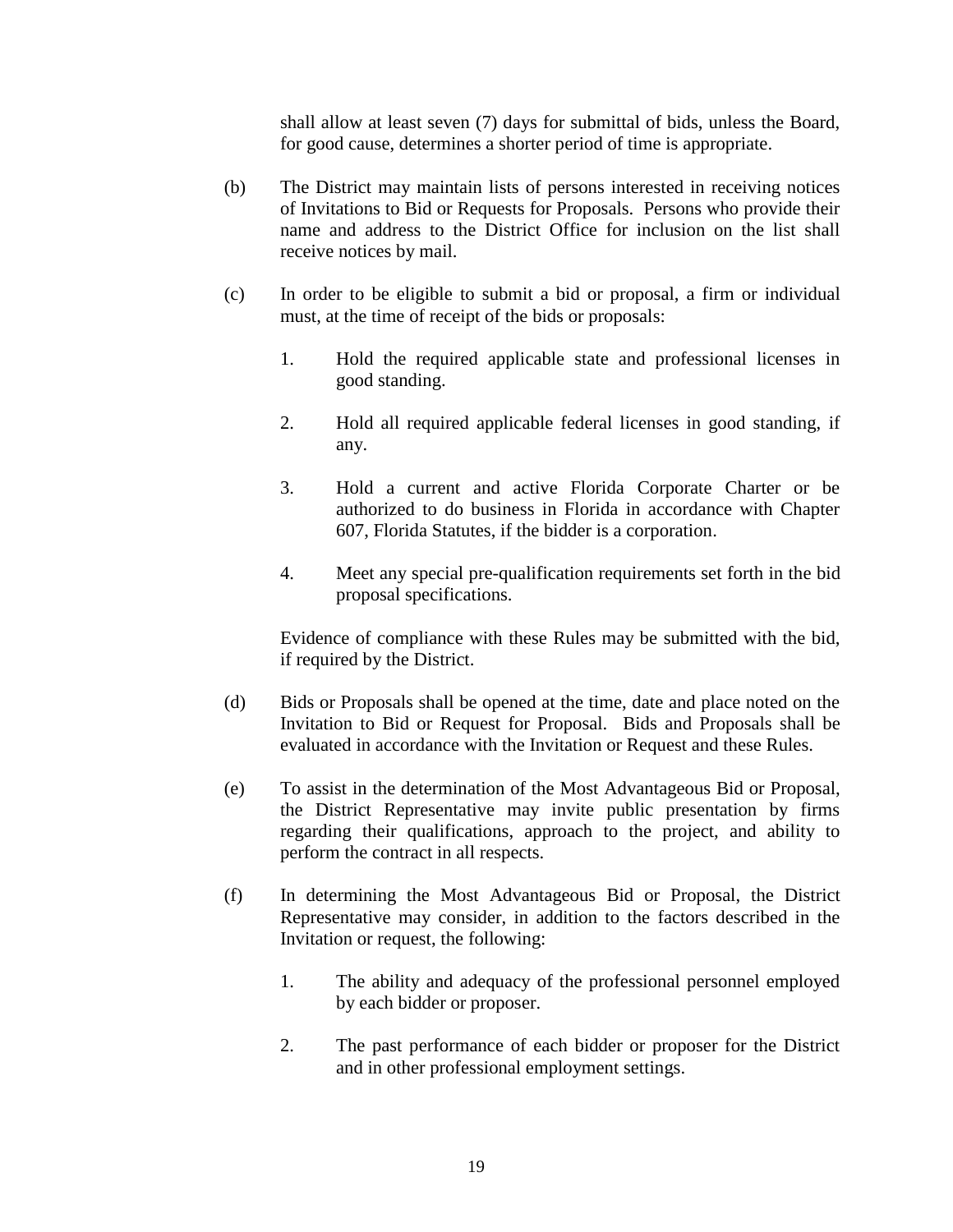- 3. The willingness of each bidder or proposer to meet time and budget requirements.
- 4. The geographic location of each bidder or proposer's headquarters or office in relation to the project.
- 5. The recent, current, and project workloads of the bidder or proposer.
- 6. The volume of work previously awarded to each bidder or proposer.
- 7. Whether the cost components of each bid or proposal are appropriately balanced.
- 8. Whether the bidder or proposer is a certified minority business enterprise.
- (g) The Most Advantageous Bid or Proposal may be accepted; however, the Board shall have the right to reject all bids or proposals, either because they are too high or because the Board determines it is in the best interests of the District. The Board may require bidders to furnish performance bonds and/or other bonds with a responsive surety to be approved by the Board. If the Board receives fewer than three (3) responses to an Invitation to Proposal, the Board, may, in its discretion, re-advertise for additional bids without rejecting any submitted bid or proposal. In the event the bids or proposals exceed the amount of funds available to or allocated by the District for this purchase, the bids or proposals may be rejected. Bidders or proposers not receiving a contract award shall not be entitled to recover costs of bid or proposal preparation or submittal from the District.
- (h) Notice of the award or intent to award, including rejection of some or all bids or proposals, shall be provided in writing to all bidders or proposers by United States Mail, or by hand deliver, or by overnight delivery service, and by posting the same in the District Office for seven (7) days.

**Specific Authority: s.s. 190.011(5), Fla. Stat.**

**Law Implemented: s.s. 190.033, Fla. Stat.**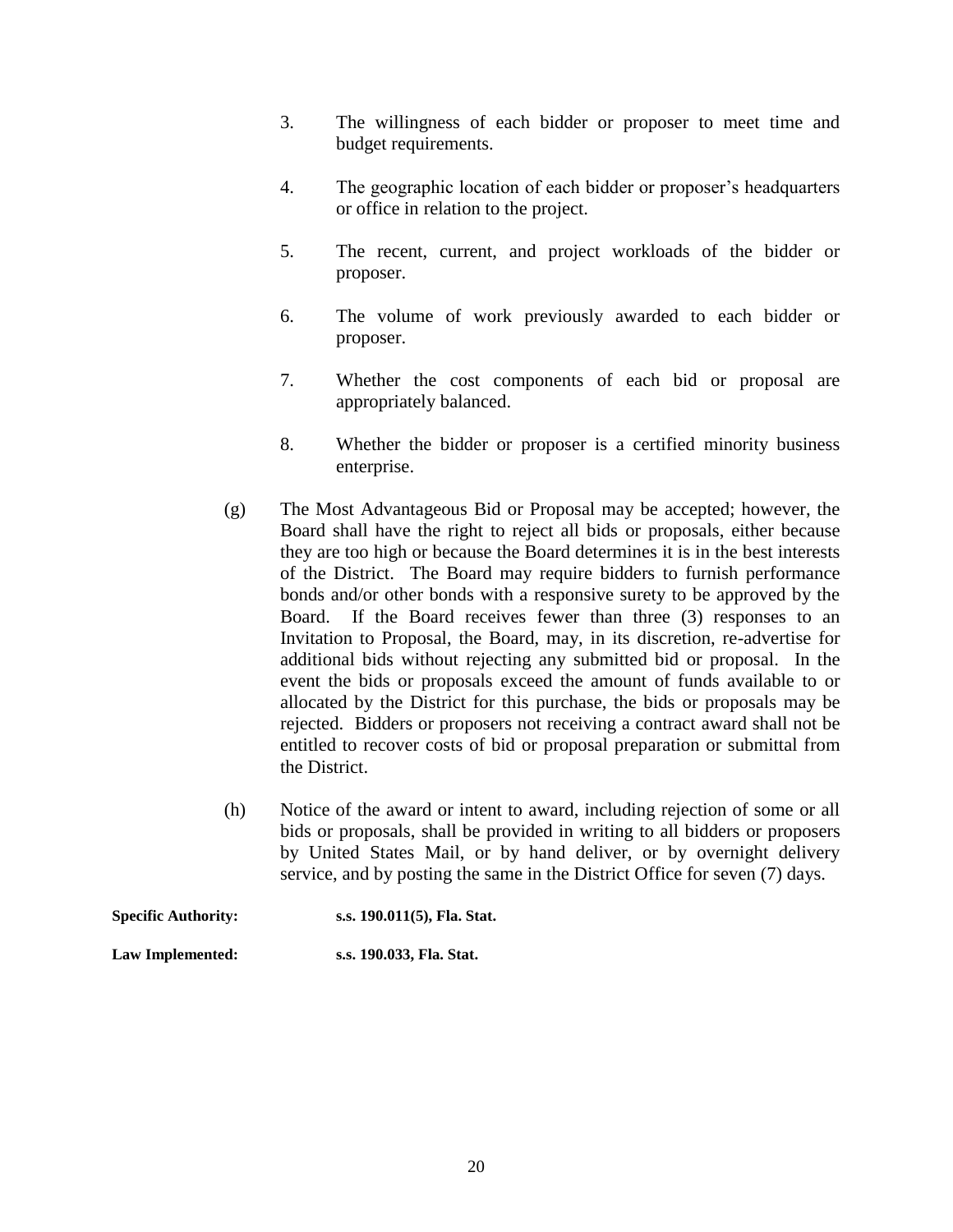#### 4.4 Purchase of Insurance.

- (1) Scope. The purchase of life, health, accident, hospitalization, legal expense, or annuity insurance, or all or any kind of such insurance for the officers and employees of the District, and for health, accident, hospitalization, and legal expenses upon a group insurance plan by the District, shall be governed by these Rules. Nothing in this Rule shall require the District to purchase insurance.
- (2) Procedure. For a purchase of insurance within the scope of these Rules, the following procedure shall be followed:
	- (a) The Board shall cause to be prepared a Notice of Invitation to Bid.
	- (b) Notice of Invitation to Bid may be advertised at least once in a newspaper of general circulation in the District. The notice shall allow at least seven (7) days for submittal of bids, unless the Board, for good cause, determines a shorter period of time is appropriate.
	- (c) The District may maintain a list of persons interested in receiving notices of Invitations to Bid. Persons who provide their name and address to the District Office for inclusion on the list shall receive notices by mail.
	- (d) Bids shall be opened at the time and place noted in the Invitation to Bid.
	- (e) If only one (1) response to an Invitation to Bid is received, the District may proceed with the purchase. If no response to an Invitation to Bid is received, the District may take whatever steps are reasonably necessary in order to proceed with the purchase.
	- (f) The Board has the right to reject any and all bids and such reservations shall be included in all solicitations and advertisements.
	- (g) Simultaneously with the review of the submitted bids, the District may undertake negotiations with those companies which have submitted reasonable and timely bids and, in the opinion of the District, are fully qualified and capable of meeting all services and requirements. Bid responses shall be evaluated in accordance with the specifications and criteria contained in the Invitation to Bid; in addition, the total cost to the District, if any, to the District Officers, employees, or their dependents, the geographic location of the company's headquarters and offices in relation to the District, and the ability of the company to guarantee premium stability may be considered. A contract to purchase insurance shall be awarded to that company whose response to the Invitation to Bid best meets the overall need of the District, its officers, employees and/or dependents.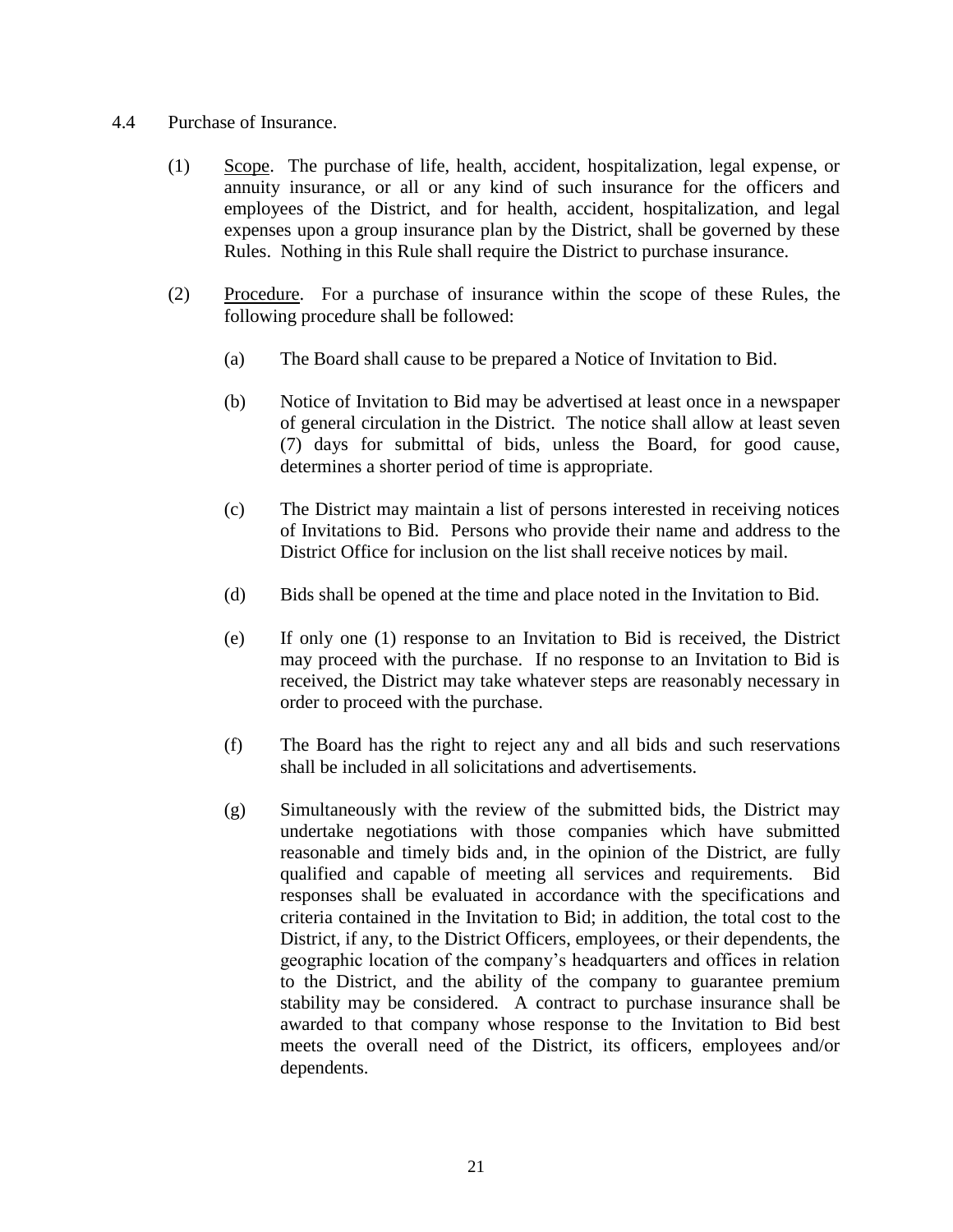(h) Notice of the award or intent to award, including rejection of some or all bids, shall be provided in writing to all bidders by United States Mail, by hand delivery service, and by posting the same in the District Office for seven (7) days.

**Specific Authority: s.s. 190.011(5), Fla. Stat.**

**Law Implemented: s.s. 112.08, Fla. Stat.**

- 4.5 Procedure for Purchasing Contractual Services.
	- (1) Scope. All purchases for contractual services (except for maintenance services) may, but are not required to, be made by competitive Invitation to Bid. If state or federal law prescribes with whom the District must contract, or established the rate of payment, then these Rules shall not apply. A contract involving both goods, supplies, and materials plus contractual services may, at the discretion of the Board, be treated as a contract for goods, supplies, and materials.
	- (2) Procedure. When a purchase of contractual services is within the scope of this Rule (and the District has elected to follow this procedure), the following procedure shall be followed:
		- (a) The Board shall cause to be prepared a notice of Invitation to Bid or Request for Proposal, as appropriate.
		- (b) Notice of Invitation to Bid shall be advertised at least once in a newspaper of general circulation in the District. The notice shall allow at least seven (7) days for submittal of bids, unless the Board, for good cause, determines a shorter period of time is appropriate.
		- (c) The District may maintain a list of persons interested in receiving notices of Invitations to Bid or Requests for Proposals. The District shall make a good faith effort to provide written notice, by United States Mail, to persons who provide their names and addresses to the District Office for inclusion on the list. However, failure of a person to receive the notice shall not invalidate any contract awarded in accordance with these Rules and shall not be the basis for a protest of any contract award.
		- (d) Bids or proposals shall be opened at the time and place noted on the Invitation to Bid and Request for Proposal. Bids and proposals shall be evaluated in accordance with Invitation to Bid or Request for Proposal and these Rules.
		- (e) If only one (1) response to an Invitation to Bid or Request for Proposal is received, the District may proceed with the procurement for contractual services from such bidder or proposer. If no response to an Invitation to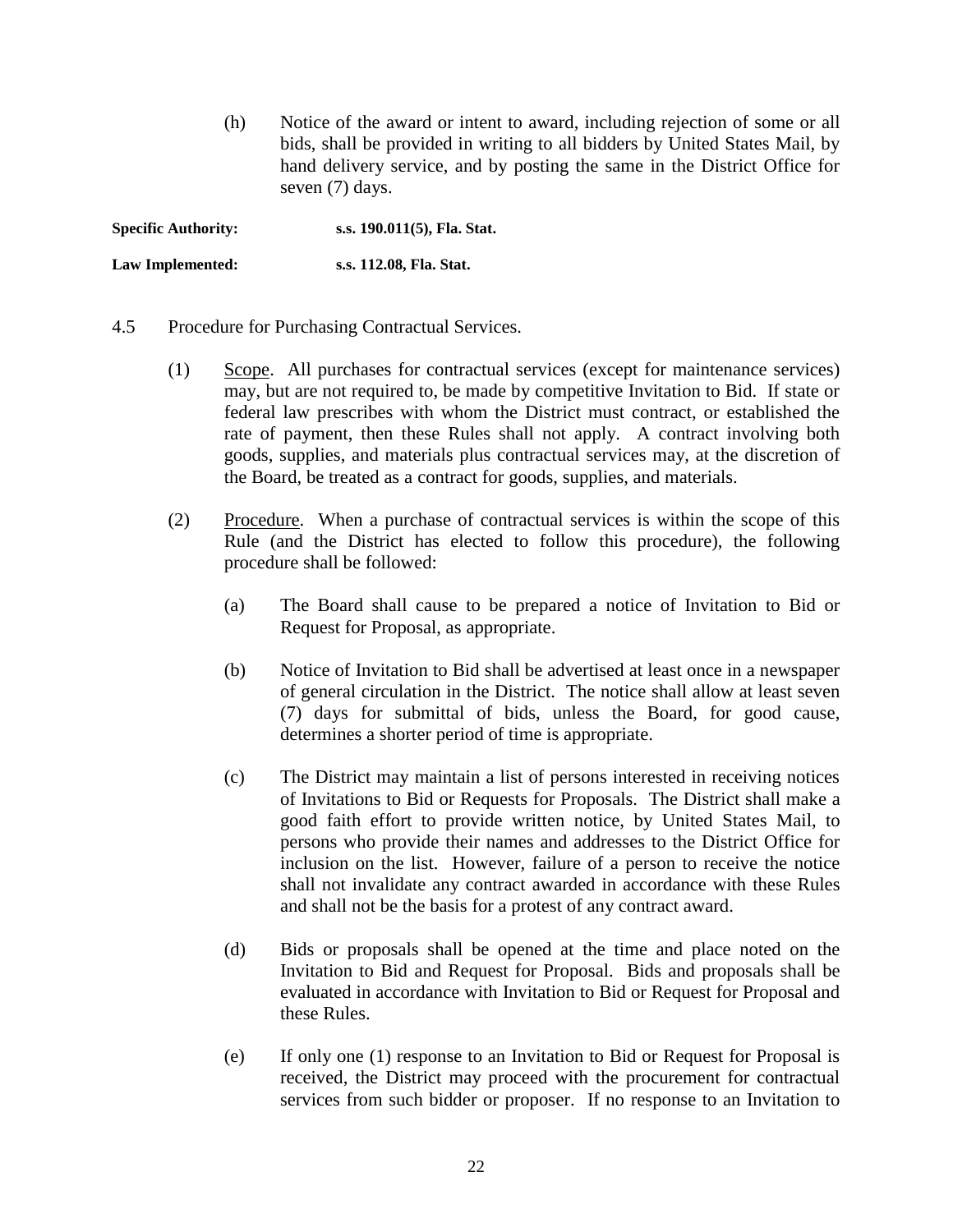Bid or Request for Proposal is received, the District may take whatever steps are reasonably necessary in order to proceed with the procurement of the needed contractual services.

- (f) The Board has the right to reject any and all bids or proposals. The reservation regarding the right to reject shall be included in all solicitations and advertisements. If the bids or proposals exceed the amount of funds available to or allocated by the District for this purchase, the bids or proposals may be rejected. Bidders and proposers not receiving a contract award shall not be entitled to recover any costs of bid or proposal preparation or submittal from the District.
- (g) The Most Advantageous Bid or Proposal may be accepted by the District. The Board may require bidders to furnish bid, performance and/or other bonds with a reasonable surety to be approved by the Board.
- (3) Notice. Notice of contract award, including the rejection of some or all bids or proposals, shall be provided in writing to all bidders or proposers by United States Mail, overnight delivery, or by hand delivery, and by posting same in the District Office for seven (7) days.
- (4) Contract Renewal. Renewal of a contract for contractual services shall be in writing and shall be subject to the same terms and conditions set forth in the initial contract, unless otherwise provided in the initial contract. Renewal shall be contingent upon satisfactory performance evaluations by the District.
- (5) Contract Manager and Contract Administrator. The Board may designate a representative to function as contract manager, who shall be responsible for enforcing performance of the contract terms and conditions and serve as the liaison with the contractor. The Board may also designate a representative to function as contract administrator, who shall be responsible for maintaining all contract files and financial information. One person may serve as both contract manager and administrator.
- (6) Emergency Purchase. The District may make an emergency purchase of contractual services without complying with these Rules. The fact that an emergency purchase has occurred or is necessary shall be noted in the minutes of the next Board meeting.
- (7) Continuing Contract. Nothing in this Rule shall prohibit a continuing contract between a firm or an individual and the District.

| <b>Specific Authority:</b> | s.s. 190.011(5), Fla. Stat. |
|----------------------------|-----------------------------|
| Law Implemented:           | s.s. 190.033(3), Fla. Stat. |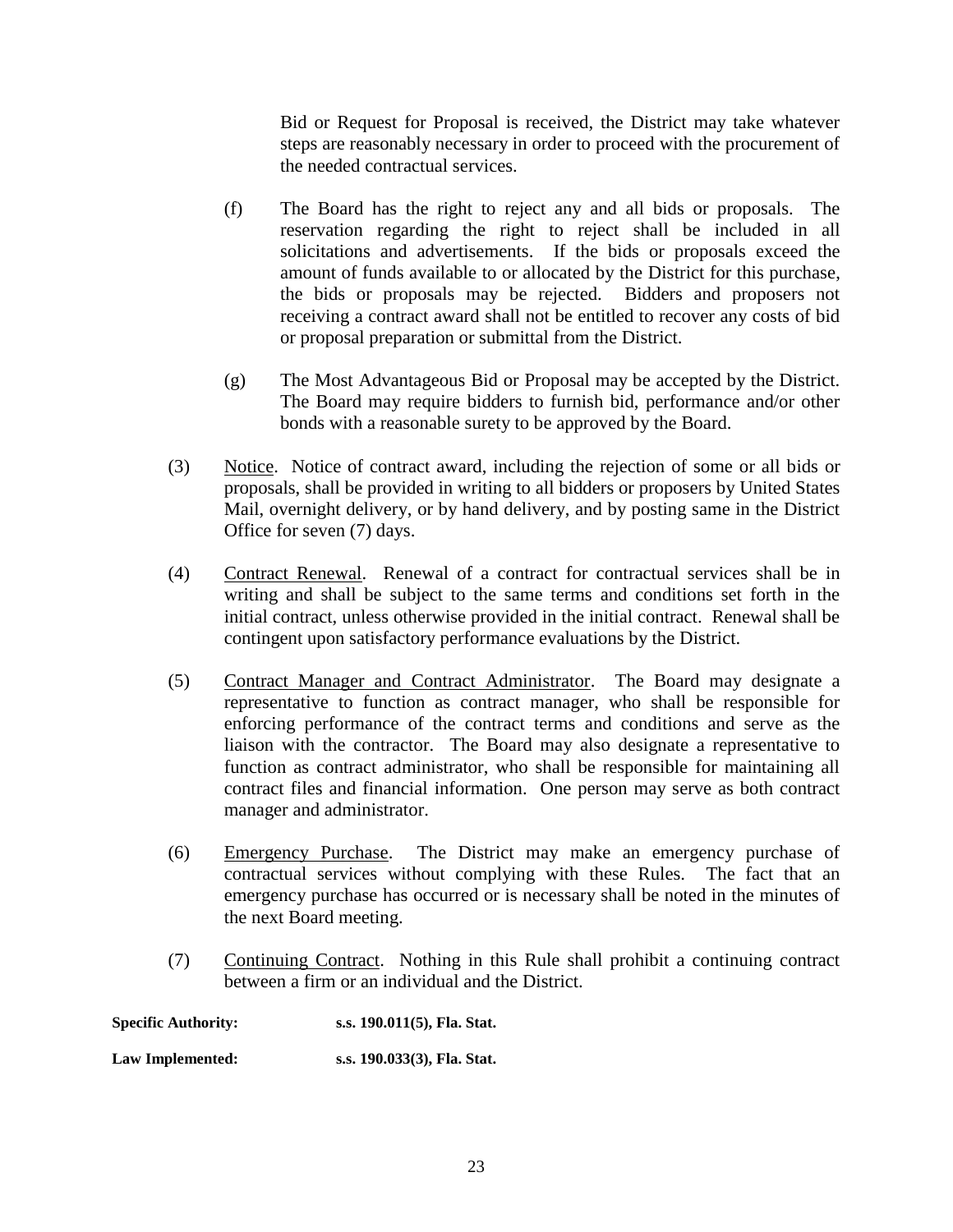4.6 Procedure Under Consultant's Competitive Negotiations Act.

In order to comply with the requirements of Section 287.055, Florida Statutes (regarding certain types of professional services), the following procedures are outlined for selection of firms or individuals to provide professional services exceeding the thresholds herein described and in the negotiation of such contracts.

- (1) Qualifying Procedures. In order to be eligible to submit a bid or proposal, a firm must, at the time of receipt of the bid or proposal:
	- (a) Hold all required applicable state professional licenses in good standing.
	- (b) Hold all required applicable federal licenses in good standing, if any.
	- (c) If the bidder is a corporation, hold a current and active Florida Corporate Charter or be authorized to do business in Florida in accordance with Chapter 607, Florida Statutes.
	- (d) Meet any pre-qualification requirements set forth in the project or bid specifications. Qualification standards may include, but are not limited to, capability and adequacy of personnel, past record, and experience of the bidding entity.

Evidence of compliance with this Rule may be submitted with the bid, if requested by the District.

- (2) Public Announcement. Prior to a public announcement that professional services are required for a project, the Board shall identify the project as meeting the threshold requirement. Except in cases of valid public emergencies as certified by the Board, the District shall announce each occasion when professional services are required for a project by publishing a notice providing a general description of the project and method for interested consultants to apply for consideration. The notice shall appear in at least one (1) newspaper of general circulation in the District and in such other places as the District deems appropriate. The District may maintain lists of persons interested in receiving such notices. These persons are encouraged to submit annually statements of qualifications and performance data. Persons who provide their name and address to the District Manager for inclusion on the list shall receive notices by mail. The Board has the right to reject any and all bids, and such reservation shall be included in the public announcement. Bidders not receiving a contract award shall not be entitled to recover any costs of bid preparation or submittal from the District.
- (3) Competitive Selection.
	- (a) The Board shall review and evaluate the data submitted in response to the notice described above regarding qualifications and performance ability,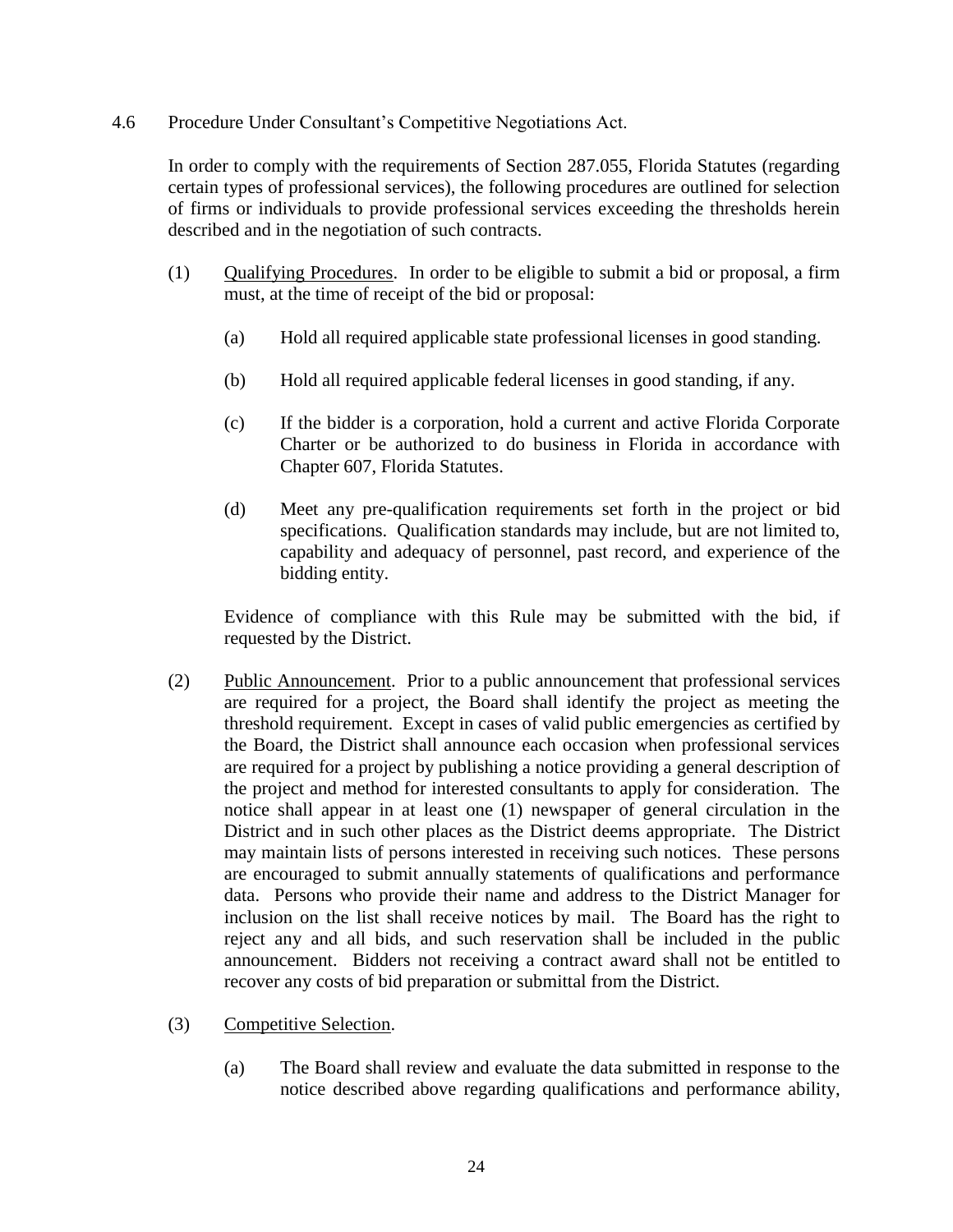as well as any statements of qualification of file. The Board shall conduct discussions with, and may require public presentation by firms regarding their qualifications, and/or public presentation, select and list the firms, in order of preference, deemed to be the most highly capable and qualified to perform the required professional services, after considering these and other appropriate criteria:

- 1. The ability and adequacy of the professional personnel employed by each firm.
- 2. Each firm's past performance for the District in other professional employment settings.
- 3. The willingness of each firm to meet time and budget requirements.
- 4. The geographic location of each firm's headquarters or office in relation to the project.
- 5. The recent, current, and projected workloads of each firm.
- 6. The volume of work previously awarded to each firm.
- 7. Whether a firm is a certified minority business enterprise.

Nothing in these Rules shall prevent the District from evaluating and eventually selecting a firm if less than three (3) responses, including responses indicating a desire not to submit a formal bid on a given project, are received.

- (b) If the selection process is administered by a person other than the full Board, the selection made will be presented to the full Board with a recommendation that competitive negotiations be instituted with the selected firms in order of preference listed.
- (4) Competitive Negotiation.
	- (a) After the Board has authorized the beginning of competitive negotiations, the District may begin such negotiations with the firm listed as the most qualified to perform the required professional services.
	- (b) In negotiating a lump-sum or cost-plus-a-fixed-fee professional contract for more than the threshold amount provided in Section 287.017, Florida Statutes, for CATEGORY FOUR, the firm receiving the award shall be required to execute a truth-in-negotiation certificate stating that "wage rates and other factual unit costs supporting the compensation are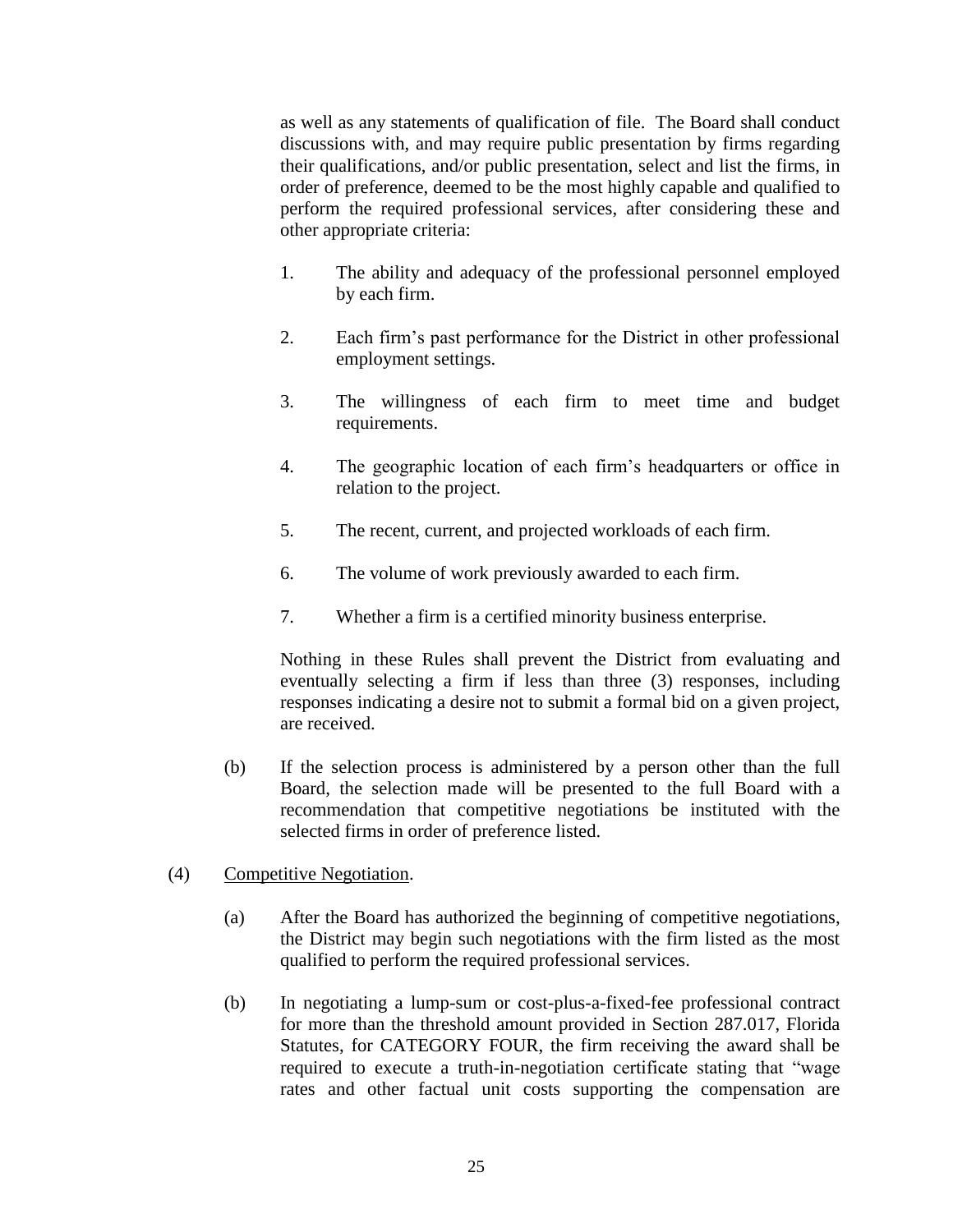accurate, complete, and current at the time of contracting." In addition, any professional service contract under which such a certificate is required, shall contain a provision that "the original contract price and any additions thereto, shall be adjusted to exclude any significant sums by which the Board determines the contract price was increased due to inaccurate, incomplete, or noncurrent wage rates and other factual unit costs<sup>"</sup>

- (c) Should the District within twenty-one (21) days be unable to negotiate a satisfactory agreement with the firm determined to be the most qualified at a price deemed by the District to be fair, competitive, and reasonable then unless modified by the Board, negotiations with that firm shall be terminated and the District shall immediately begin negotiations with the second most qualified firm. If a satisfactory agreement with the second firm cannot be reached within twenty-one (21) days (unless modified by the Board to the contrary) those negotiations shall be terminated and negotiations with the third most qualified firm shall be undertaken.
- (d) Should the District be unable to negotiate a satisfactory agreement with any of the selected firms within twenty-one (21) days (unless modified by the Board to the contrary) additional firms shall be selected by the District, in order of their competence and qualifications. Negotiations shall continue, beginning with the first-named firm on the list, until an agreement is reached or the list of firms is exhausted.
- (e) Once an agreement with a firm or individual is reached, notice of the award or intent to award, including the rejection of some or all bids, shall be provided in writing to all bidders by United States Mail, by hand delivery, or by overnight delivery service, and by posting same in the District Office for seven (7) days.
- (5) Continuing Contract. Nothing in this Rule shall prohibit a continuing contract between a firm or an individual and the District.
- (6) Emergency Purchase. The District may make an emergency purchase without complying with these Rules. The fact that an emergency purchase has occurred or is necessary shall be noted in the minutes of the next Board meeting.

| <b>Specific Authority:</b> | s.s. 190.011(5), Fla. Stat.                   |
|----------------------------|-----------------------------------------------|
| Law Implemented:           | s.s. 190.011(3), 287.055, 190.033, Fla. Stat. |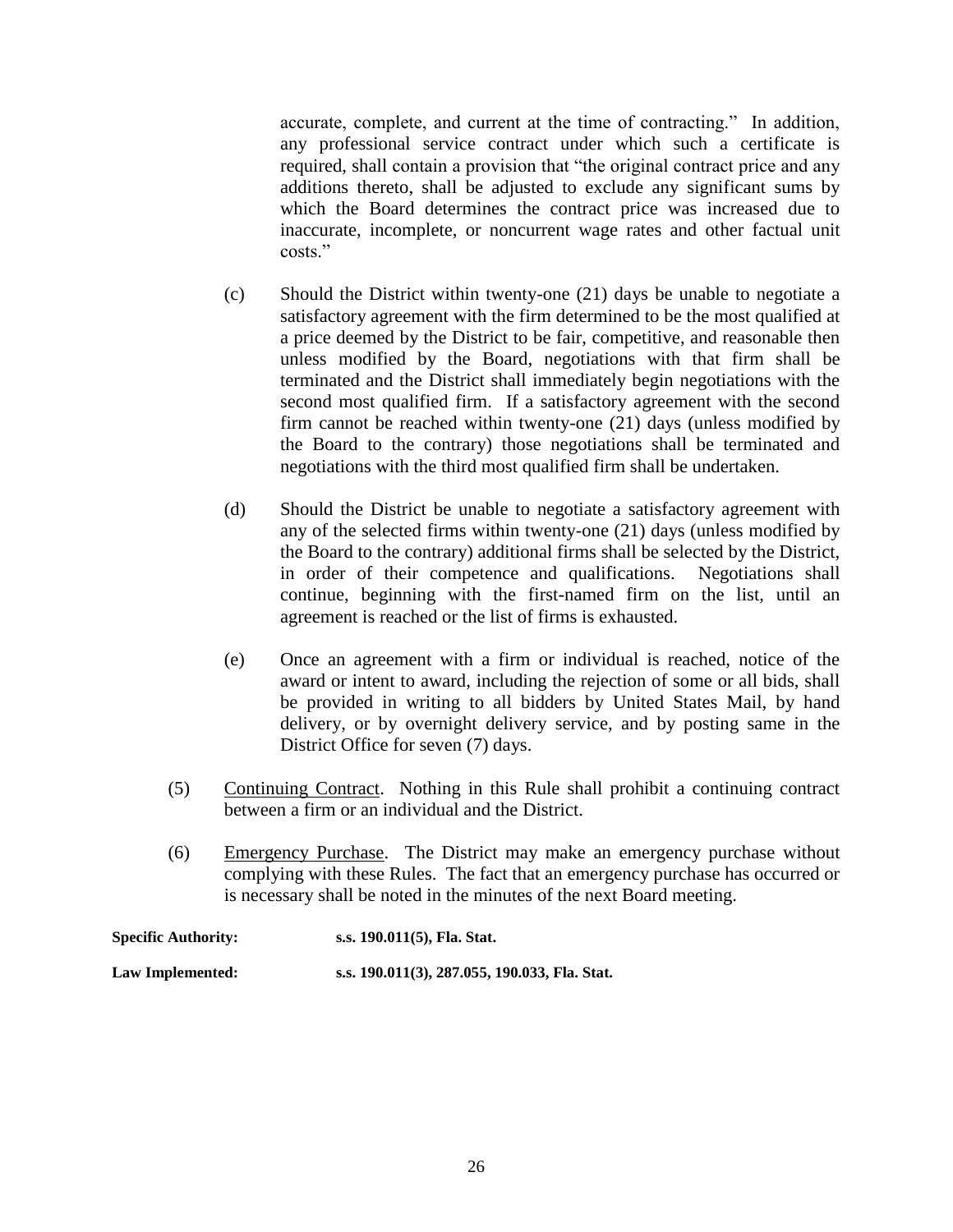5.0 Bid Protests Under Consultants' Competitive Negotiations Act.

Notwithstanding any other provision in these Rules, the resolution of any protests regarding the decision to solicit or award a contract for a bid or proposal shall be in accordance with this section.

- (1) Notice. The District shall give all bidders written notice of its decision to award or intent to award a contract, including rejection of some or all bids, by United States Mail (which shall be deemed delivered two (2) days after delivery to the U.S. Postal Service), by certified/registered mail return receipt requested, by hand delivery, or by overnight delivery service (which shall be deemed delivered by the next business day), and by posting same in the District Office for seven (7) days. The notice shall include the following statement: "Failure to file a protest within the time prescribed in Section 5.2 of the Rules of Twin Creeks North Community Development District shall constitute a waiver of proceedings under those Rules."
- (2) Filing. Any person who is affected adversely by the District's decision or intended decision shall file with the District a notice of protest within seventy-two (72) hours after the posting of the final bid tabulation or after receipt of the notice of the District decision or intended decision, and shall file a formal written protest within seven (7) days after the date of filing of the notice of protest. The notice of protest shall identify the procurement by title and number or any other language that will enable the District to identify it, shall state that the person intends to protest the decision, and shall state with particularity the law and facts upon which the protest is based. With respect to a protest of the specifications contained in an Invitation to Bid or in a Request for Proposals, the notice of protest shall be filed in writing within seventy-two (72) hours after the receipt of the notice of the project plans and specifications (or intended project plans and specifications) in an Invitation to Bid or Request for Proposals, and the formal written protest shall be filed within seven (7) days after the date when notice of protest is filed. Failure to file a notice of protest, or failure to file a formal written protest, shall constitute a waiver of all further proceedings.
- (3) Award Process. Upon a receipt of a notice of protest which has been timely filed, the District shall stop the bid solicitation process (or the contract and award process) until the subject of the protest is resolved. However, if the District sets forth in writing particular facts and circumstances which require the continuance of the process without delay in order to avoid immediate and serious danger to the public health, safety, or welfare, the award process may continue.
- (4) Mutual Agreement. The District, on its own initiative or upon the request of a protester, shall provide an opportunity to resolve the protest my mutual agreement between the parties within seven (7) days, excluding Saturdays, Sundays and legal holidays, upon receipt of a formal written request.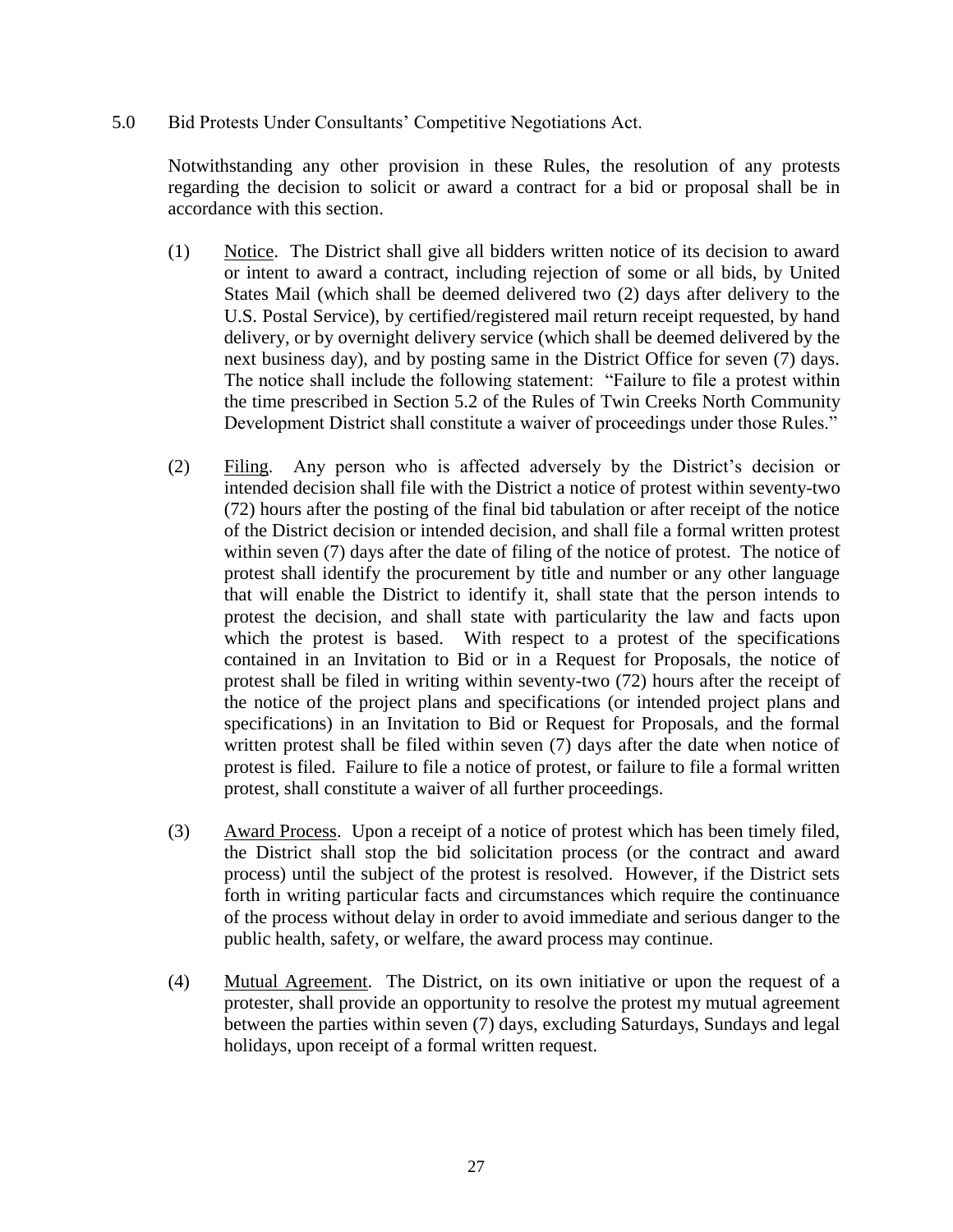(5) Proceedings. If the subject of a protest is not resolved by mutual agreement, a proceeding shall be conducted in accordance with the procedural guidelines set forth in Section 3.0.

**Specific Authority: s.s. 120.57(3), 190.011(5) Fla. Stat.**

**Law Implemented: s.s. 120.57(3), 190.033, Fla. Stat.** 

5.1 Protests With Respect To Contracts Awarded Or Bid Documents.

The resolution of any protests regarding Bid Documents or the decision to award a contract for a bid or proposal shall be in accordance with section 5.1.

- (1) Notice. The District shall give all bidders or proposers written notice of a decision to award or to reject all bids by posting the notice in the District Office for seven (7) days, with a copy being provided to all submitting firms by United States Mail (which shall be deemed delivered two (2) days after delivery to the U.S. Postal Service), by certified/registered mail return receipt requested, or by hand delivery. The notice shall include the following statement: "Failure to file a written protest with the District within seventy-two (72) hours following the receipt of notice of the District's decision to award a contract shall constitute a waiver of any objection to the award of such contract."
- (2) Filing.
	- (a) Any firm or person who is affected adversely by a District decision to award a contract shall file with the District a written notice of protest within seventy-two (72) hours after receipt of the notice of the District's decision, and shall file a formal written protest with the District within seven (7) calendar days after timely filing the initial notice of protest. For purposes of this Rule, wherever applicable, filing will be perfected and deemed to have occurred upon receipt of the District. Failure to timely file a notice of protest or failure to timely file a formal written protest shall constitute a waiver of any right to object to or protest the District's decision or contract award. The formal written protest shall state with particularity the facts and law upon which the protest is based.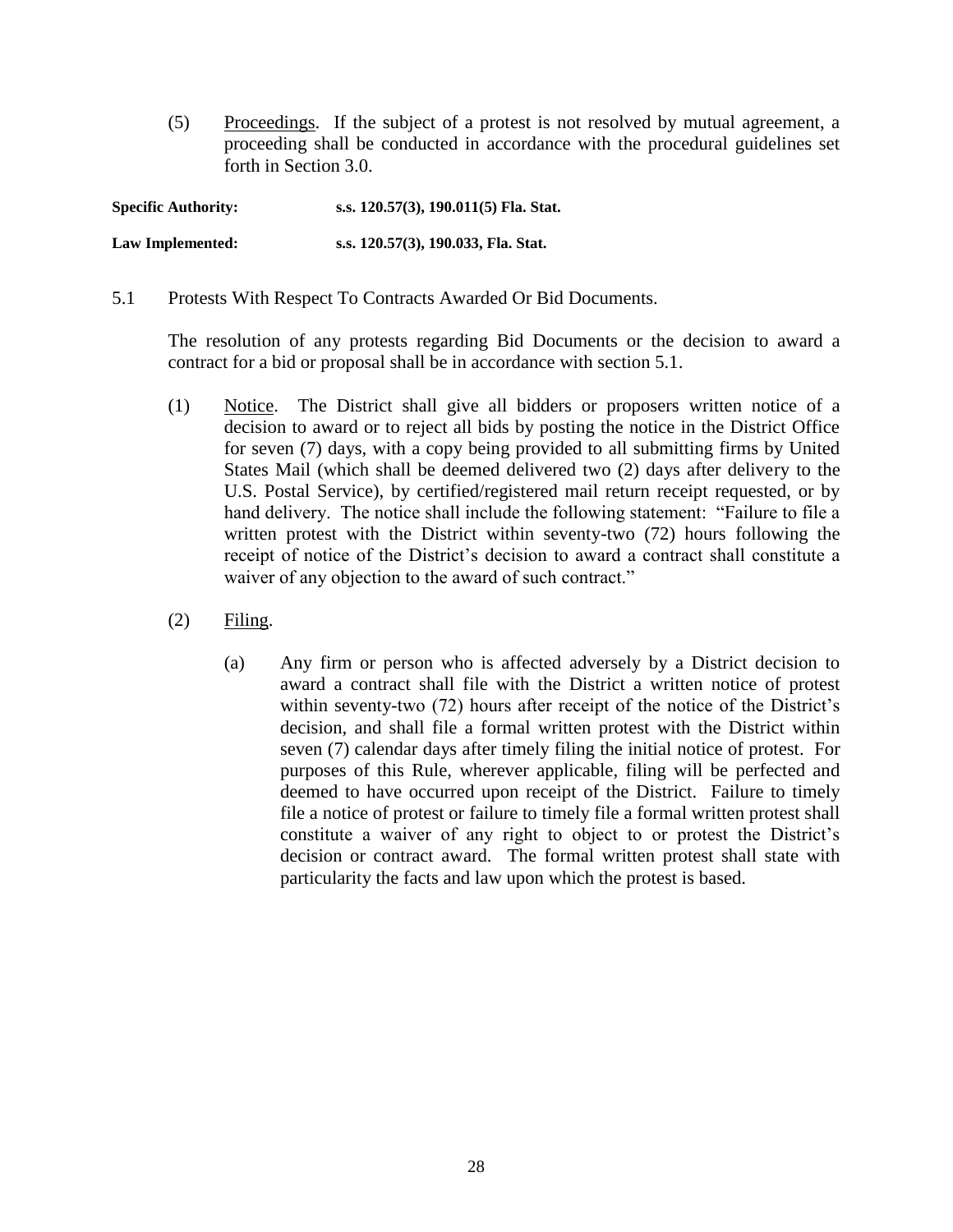- (b) With respect to a protest regarding the Bid Documents, including specifications or other requirements contained in an Invitation to Bid or in a Request for Proposals, the notice of protest shall be filed in writing within seventy-two (72) hours after the receipt of the proposed project plans and specifications or other contract documents. The formal protest setting forth with particularity the facts and law upon which the protest is based shall be filed within seven (7) calendar days after the initial notice of protest was filed. Failure to timely file a notice of protest or failure to timely file a formal written protest shall constitute a waiver of any right to object to or protest with respect to the aforesaid plans, specifications or contract documents.
- (3) Award Process. Upon receipt of a timely filed notice of protest, the District shall abate the contract award process until the protest is resolved by final Board action. However, if the District determines particular facts and circumstances require the continuance of the contract award process without delay in order to avoid immediate and serious danger to the public health, safety, or welfare, the contract award process may continue. In such circumstances, the contract awarded shall be conditioned on the outcome of the protest.
- (4) Informal Proceeding. If the Board determines a protest does not involve a disputed issue of material fact, the Board may, but is not obligated to, schedule an informal proceeding to consider the protest. Such informal proceeding shall be at a time and place determined by the Board. Notice of such proceeding shall be posted in the office of the District not less than three (3) calendar days prior to such informal proceeding, with copy being mailed to the protestant and any substantially affected person or parties. Within fifteen (15) calendar days following the informal proceeding, the Board shall issue a written decision setting forth the factual, legal, and policy grounds for its decision.
- (5) Formal Proceeding. If the Board determines a protest involves disputed issues of material fact or if the Board elects not to use the informal proceeding process provided above, the District shall schedule a formal hearing to resolve the protest in accordance with the procedural guidelines set forth in Section 3.0.

**Specific Authority: s.s. 120.57, 190 011(5), Fla. Stat.**

**Law Implemented: s.s. 190.033, Fla. Stat.**

5.2 Bid Protests Relating to Any Other Award.

Notwithstanding any other provision in these Rules, the resolution of any protests regarding the decision to solicit or award a contract for a bid proposal under Sections 4.1, 4.2, or 4.5 shall be in accordance with Section 5.2.

(1) Notice. The District shall give all bidders written notice of its decision to award or intent to award a contract, including rejection of some or all bids, by United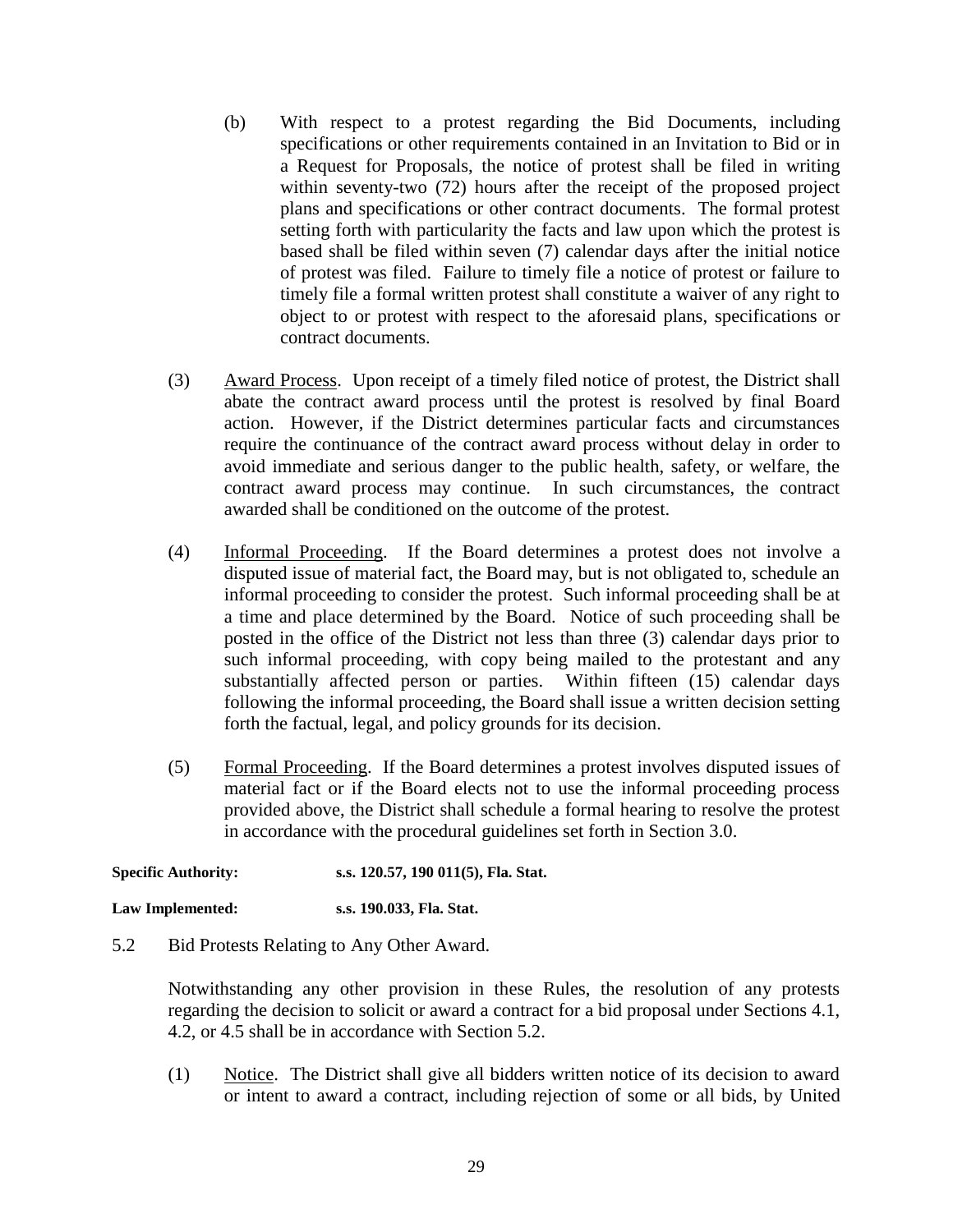States Mail (which shall be deemed delivered two (2) days after delivery to the U.S. Postal Service), by certified/registered mail return receipt requested, by hand delivery, or by overnight delivery service (which shall be deemed delivered on the next business day), and by posting same in the District Office for seven (7) calendar days.

- (2) Filing. Any person who is adversely affected by the District's decision or intended decision shall file with the District a notice of protest in writing within seventy-two (72) hours after the posting of the final bid tabulation or after receipt of the notice of the District decision or intended decision, and shall file a formal written protest within seven (7) days after the date of filing of the notice of protest. The formal written protest shall state with particularity facts and law upon which the protest is based. Failure to timely file a notice of protest or failure to timely file a formal written protest shall constitute a waiver of all further proceedings.
- (3) Award Process. Upon receipt of a notice of protest which has been timely filed, the District shall stop the bid solicitation process or the contract and award process until the subject of the protest is resolved. However, if the District sets forth in writing particular facts and circumstances which require the continuance of the process without delay in order to avoid an immediate and serious danger to the public health, safety, or welfare, the award process may continue.
- (4) Mutual Agreement. The District, on its own initiative or upon the request of a protester, shall provide an opportunity to resolve the protest by mutual agreement between the parties within five (5) days, excluding Saturdays, Sundays and legal holidays, of receipt of a formal written protest.
- (5) Hearing. If the subject of a protest is not resolved by mutual agreement, the District shall hold a proceeding in accordance with the procedural guidelines set forth in Section 3.0.

**Specific Authority: s.s. 190.011(5), Fla. Stat. Law Implemented: s.s. 190.033, Fla. Stat.**

- 6.0 Design-Build Contract Competitive Proposal Selection Process.
	- (1) Scope. The District may utilize design-build contracts for any public construction project for which the Board determines that use of such contracts in the best interest of the District. When letting a design/build contract, the District shall use the following procedure:
		- (a) The District shall utilize a design criteria professional meeting the requirements of Section 287.055(2)(k) when developing a design criteria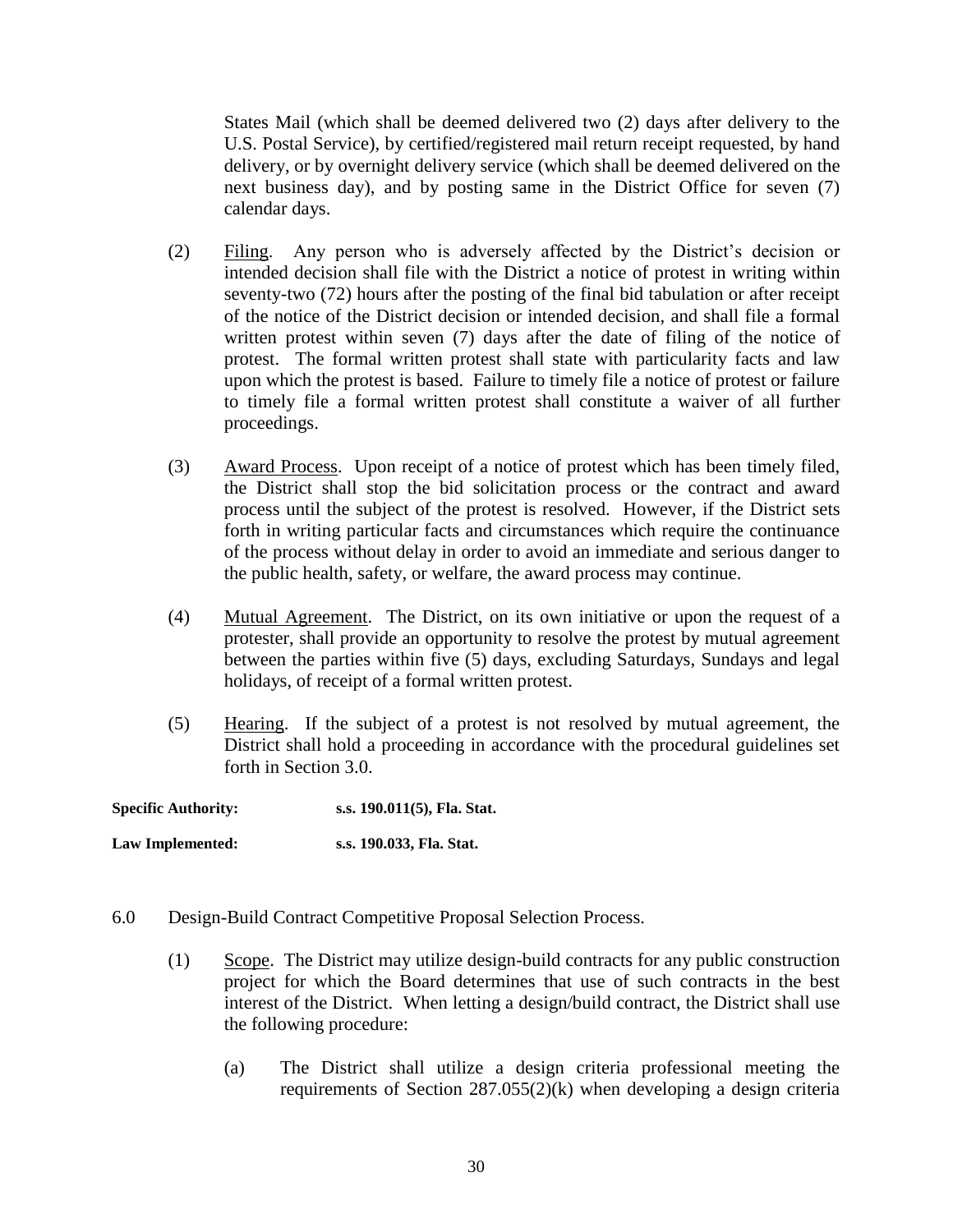package, evaluating the responses or bids submitted by design-build firms, and determining compliance of the project construction with the design criteria package. The design criteria professional may be an employee of the District or may be retained using Section 4.6, Procedure Under Consultant's Competitive Negotiations Act.

- (b) A design criteria package for the construction project shall be developed and sealed by the design criteria professional. The package shall include concise, performance –oriented drawings or specifications of the project, and shall include sufficient information to put interested firms on notice of substantially all of the requirements of the project. If the project utilizes existing plans, the design criteria professional shall create a design criteria package by supplementing the plans with project specific requirements, if any. All design criteria packages shall require firms to submit information regarding the qualifications, availability and past work of the firms, including the partners and members thereof.
- (c) The Board, in consultation with the design criteria professional, shall establish the standards and procedures for the evaluation of design-build proposals based on price, technical, and design aspects of the project, weighted for the project.
- (d) After the design criteria package and the standards and procedures for evaluation of proposals have been developed, competitive proposals from qualified firms shall be solicited, pursuant to the design criteria by the following procedure:
	- 1. A Request for Proposals shall be advertised at least once in a newspaper of general circulation in the county in which the District is located. The notice shall allow at least seven (7) days for submittal of proposals, unless the Board, for good cause, determines a shorter period of time is appropriate.
	- 2. The District may maintain qualifications information, including: capabilities, adequacy of personnel, past record, experience, whether the firm is a certified minority business enterprise as defined by the Florida Small Business and Minority Assistance Act of 1985, and other factors, on design-build firms. Such firms shall receive a copy of the request for proposals by mail.
	- 3. In order to be eligible to submit a proposal a firm must, at the time of receipt of the proposals:
		- (a) Hold the required applicable state professional license in good standing, as defined by Section 287.055(2)(h), Florida Statutes;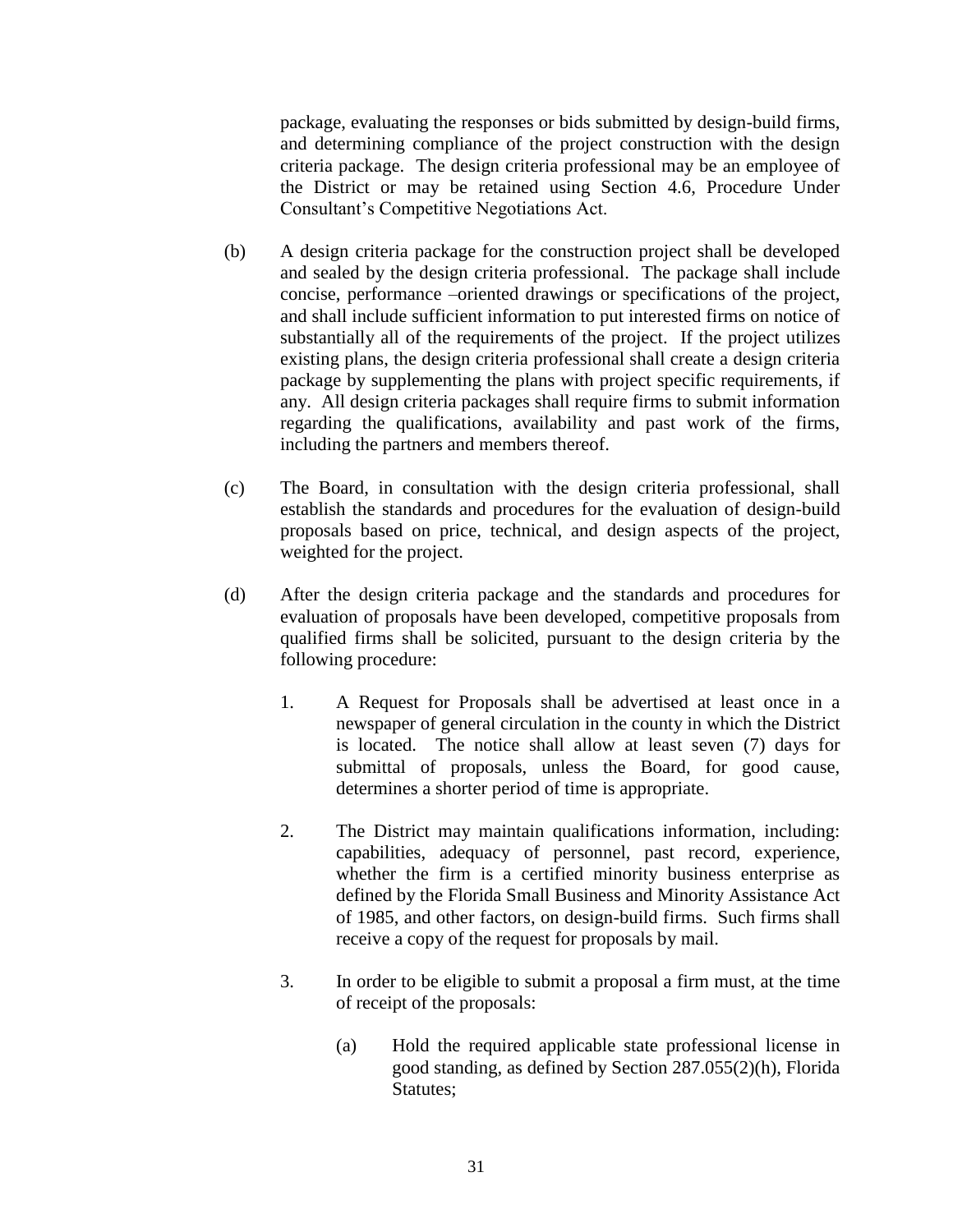- (b) Hold all required applicable federal licenses in good standing, if any;
- (c) Hold a current and active Florida Corporate Charter or be authorized to do business in Florida in accordance with Chapter 607, Florida Statutes, if the bidder is a corporation;
- (d) Meet any special prequalification requirements set forth in the design criteria package.

Evidence of compliance with these Rules may be submitted with the bid, if required by the District.

- (e) The Board shall select no fewer than three (3) design-build firms as the most qualified, based on the information submitted in the response to the request for proposals, and in consultation with the design criteria professional, shall evaluate their proposals based on the evaluation standards and procedures established prior to the solicitation of requests for proposal.
- (f) The Board shall negotiate a contract with the firm ranking the highest based on the evaluation standards, and shall establish a price which the Board determines to be fair, competitive, and reasonable. Should the Board be unable to negotiate a satisfactory contract with the firm considered to be the most qualified at a price considered by the Board to be fair, competitive and reasonable, negotiations with that firm must be terminated. The Board shall then undertake negotiations with the second most qualified firm, based on the ranking by the evaluation standards. Failing accord with the second most qualified firm, the Board must terminate negotiations. The Board shall then undertake negotiations with the third firm. Should the Board be unable to negotiate a satisfactory contract with any of the selected firms, the Board shall select additional firms in order of their rankings based on the evaluation standards and continue negotiations until an agreement is reached.
- (g) After the Board contracts with a firm, the firm shall bring to the Board for approval, detailed working drawings of the project.
- (h) The design criteria professional shall evaluate the compliance of the project construction with the design criteria package, and shall provide the Board with a report of the same.
- (2) Emergency Purchase. The Board may, in case of public emergency, declare an emergency and immediately proceed with negotiations with the best qualified